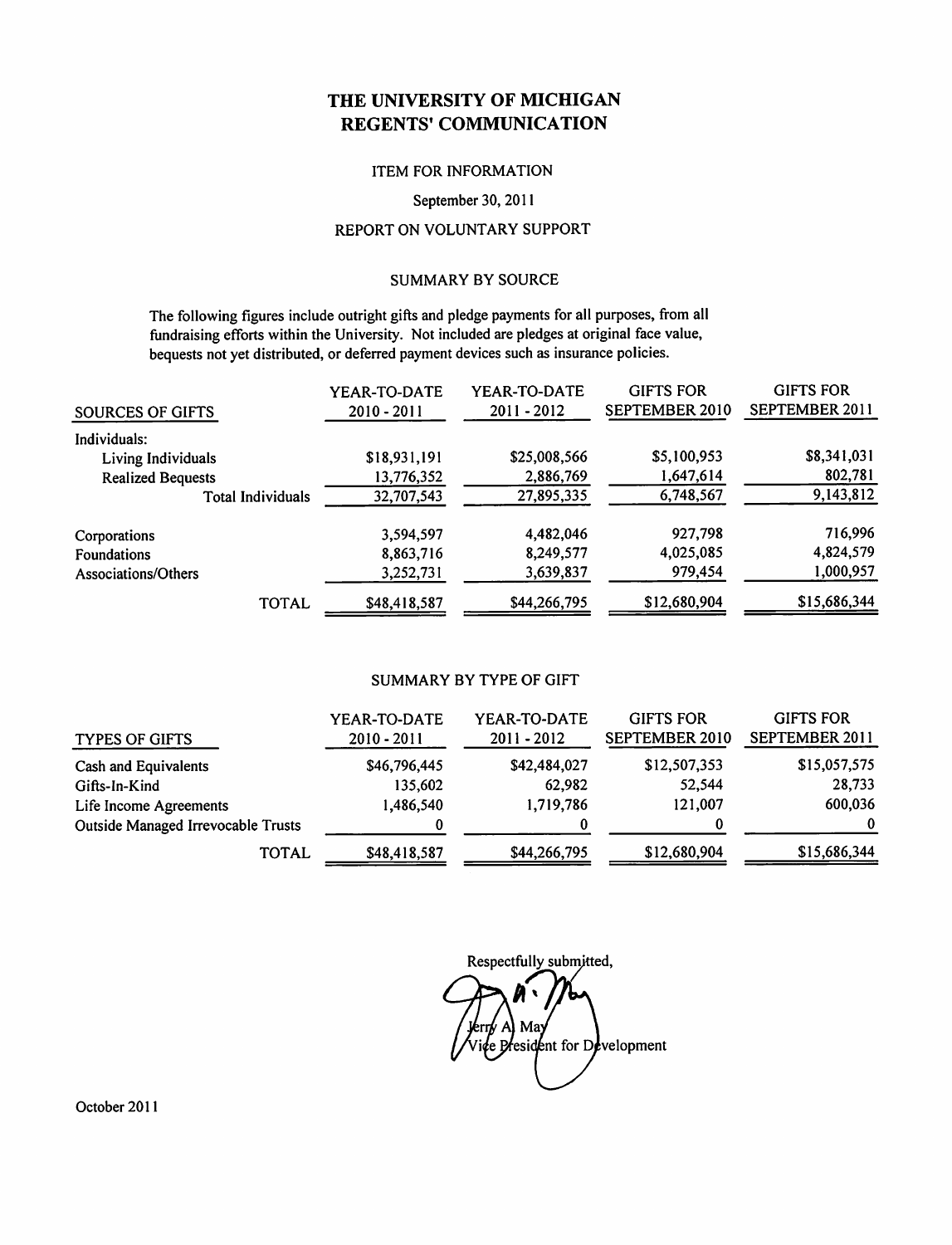# **ITEM FOR INFORMATION** September 30, 2011 REPORT ON VOLUNTARY SUPPORT

### SUMMARY BY SOURCE

|                          | <b>STATE OF</b>       | <b>OUTSIDE OF</b>        | <b>STATE OF</b>    | <b>OUTSIDE OF</b> |
|--------------------------|-----------------------|--------------------------|--------------------|-------------------|
|                          | <b>MICHIGAN</b>       | <b>STATE</b>             | <b>MICHIGAN</b>    | <b>STATE</b>      |
|                          | YEAR-TO-DATE          | YEAR-TO-DATE             | YEAR-TO-DATE       | YEAR-TO-DATE      |
| <b>SOURCES OF GIFTS</b>  | 2011-2012             | 2011-2012                | 2011-2012          | 2011-2012         |
|                          | <b>GIFTS RECEIVED</b> |                          | % OF GIFT RECEIPTS |                   |
| Individuals:             |                       |                          |                    |                   |
| Living Individuals       | \$10,705,709          | \$14,302,857             | 42.8%              | 57.2%             |
| <b>Realized Bequests</b> | 1,635,845             | 1,250,924                | 56.7%              | 43.3%             |
| <b>Total Individuals</b> | 12,341,554            | 15,553,781               | 44.2%              | 55.8%             |
| Corporations             | 2,371,420             | 2,110,626                | 52.9%              | 47.1%             |
| Foundations              | 1,649,375             | 6,600,202                | 20.0%              | 80.0%             |
| Associations/Others      | 688,756               | 2,951,081                | 18.9%              | 81.1%             |
| <b>TOTAL Dollars</b>     | \$17,051,105          | $\overline{$27,215,690}$ | 38.5%              | 61.5%             |
|                          |                       | <b>DONORS</b>            |                    | % OF DONORS       |
| Individuals:             |                       |                          |                    |                   |
| Living Individuals       | 13,869                | 6,742                    | 67.3%              | 32.7%             |
| <b>Realized Bequests</b> | 28                    | 29                       | 49.1%              | 50.9%             |
| <b>Total Individuals</b> | 13,897                | 6,771                    | 67.2%              | 32.8%             |
| Corporations             | 109                   | 294                      | 27.0%              | 73.0%             |
| Foundations              | 21                    | 36                       | 36.8%              | 63.2%             |
| Associations/Others      | 149                   | 68                       | 68.7%              | 31.3%             |
| <b>TOTAL Donors</b>      | 14,176                | 7,169                    | 66.4%              | 33.6%             |
|                          |                       |                          |                    |                   |

October 2011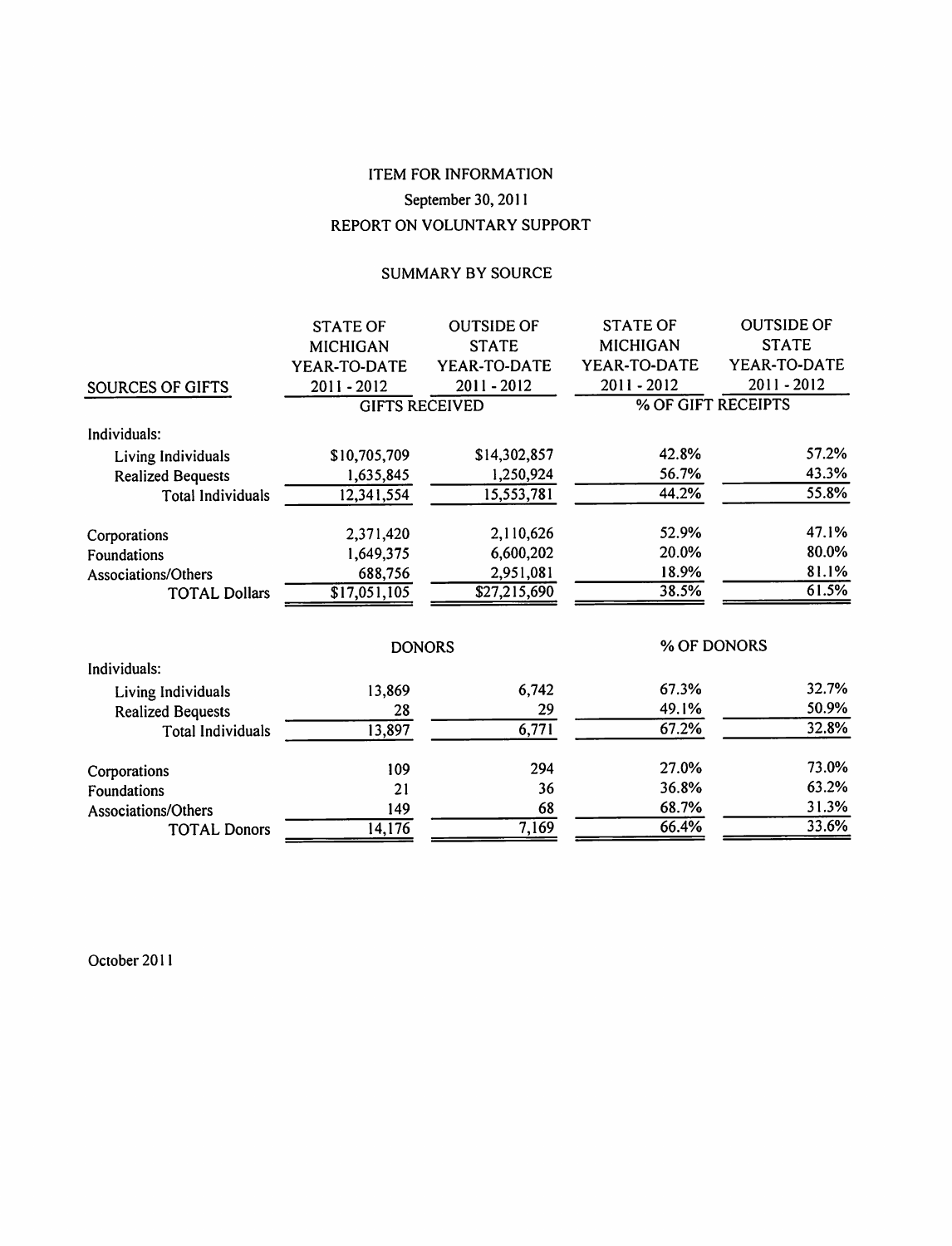### **The Universit y of Michi gan Office of Development Unit Report of Gifts Received 4 Year Report as of September 30, 2011**

|                                  |        |                            |                | Transactions   |                | Dollars       |            |                            |  |                   |                         |                |  |
|----------------------------------|--------|----------------------------|----------------|----------------|----------------|---------------|------------|----------------------------|--|-------------------|-------------------------|----------------|--|
|                                  |        |                            |                | Fiscal         | Fiscal         |               |            |                            |  |                   | Fiscal                  | Fiscal         |  |
|                                  |        | Fiscal Year Ended June 30, |                | <b>YTD</b>     | <b>YTD</b>     |               |            | Fiscal Year Ended June 30, |  |                   | <b>YTD</b>              | <b>YTD</b>     |  |
| <b>UNIT</b>                      | 2009   | 2010                       | 2011           | Sept. 30, 2010 | Sept. 30, 2011 |               | 2009       | 2010                       |  | $\overline{2011}$ | Sept. 30, 2010          | Sept. 30, 2011 |  |
| Taubman Arch & Urban             | 864    | 841                        | 748            | 149            | 103            | $\mathsf{\$}$ | 419,961    | $\mathcal{S}$              |  | 482,269           | $\mathcal{S}$<br>63,681 | \$<br>58,068   |  |
| Art and Design                   | 631    | 560                        | 561            | 69             | 60             |               | 1,785,659  | 1,228,455                  |  | 1,059,685         | 501,215                 | 160,839        |  |
| Ross School of Business          | 8,310  | 8,195                      | 7,838          | 1,059          | 1,029          |               | 21,634,051 | 20,887,026                 |  | 16,565,171        | 1,026,404               | 1,503,720      |  |
| Dentistry                        | 1,977  | 2,072                      | 2,124          | 454            | 435            |               | 2,740,778  | 1,787,400                  |  | 2,055,441         | 212,865                 | 209,312        |  |
| Education                        | 3,098  | 3,158                      | 2,998          | 500            | 613            |               | 757,128    | 2,507,762                  |  | 2,922,338         | 112,835                 | 466,992        |  |
| Engineering                      | 7,878  | 7,763                      | 7,696          | 1,187          | 1,159          |               | 17,559,109 | 27,917,083                 |  | 34,407,545        | 1,590,998               | 2,050,900      |  |
| School of Information            | 913    | 975                        | 1.093          | 160            | 151            |               | 922,929    | 935,574                    |  | 745,791           | 264,432                 | 57,948         |  |
| Kinesiology                      | 881    | 1,002                      | 1,145          | 271            | 236            |               | 1,462,978  | 533,665                    |  | 488,425           | 157,759                 | 154,519        |  |
| Law School                       | 6,314  | 6,099                      | 5,767          | 381            | 566            |               | 18,060,888 | 13,965,160                 |  | 19,856,492        | 2,016,401               | 2,314,332      |  |
| <b>LSA</b>                       | 16,948 | 16,795                     | 17,802         | 2,445          | 2,383          |               | 25,023,754 | 25, 243, 117               |  | 29,173,146        | 7,945,546               | 4,380,409      |  |
| School of Music, Theater & Dance | 4,284  | 4,191                      | 3,755          | 478            | 468            |               | 3,076,993  | 2,487,996                  |  | 4,418,528         | 1,400,821               | 2,476,939      |  |
| Natural Resources & Env.         | 838    | 898                        | 845            | 118            | 217            |               | 2,520,724  | 2,835,710                  |  | 2,094,446         | 307,715                 | 810,621        |  |
| Nursing                          | 1,792  | 1,772                      | 1,892          | 334            | 369            |               | 1,061,837  | 1,055,190                  |  | 1,456,509         | 591,387                 | 304,289        |  |
| Pharmacy                         | 1,210  | 1,201                      | 1,151          | 211            | 199            |               | 2,191,768  | 2,793,689                  |  | 2,008,865         | 358,066                 | 412,675        |  |
| Public Health                    | 2,138  | 2,006                      | 1,950          | 279            | 274            |               | 15,878,716 | 5,659,864                  |  | 7,507,309         | 2,603,696               | 2,003,882      |  |
| Ford School Public Policy        | 469    | 647                        | 558            | 65             | 57             |               | 956,768    | 1,879,359                  |  | 2,257,124         | 373,634                 | 420,546        |  |
| Rackham Graduate School          | 4,126  | 3,870                      | 3,604          | 436            | 526            |               | 6,895,034  | 4,211,844                  |  | 2,559,821         | 516,354                 | 170,164        |  |
| Social Work                      | 1,402  | 1,255                      | 1,216          | 212            | 259            |               | 881,142    | 567,559                    |  | 750,381           | 423,286                 | 1,418,137      |  |
| Health System                    |        |                            |                |                |                |               |            |                            |  |                   |                         |                |  |
| <b>Medical School</b>            | 20,589 | 19,400                     | 22,028         | 4,235          | 4,420          |               | 57,736,048 | 63,260,326                 |  | 61,903,614        | 14,421,461              | 11,697,540     |  |
| Hospital                         | 6,748  | 7.776                      | 8,928          | 946            | 1,312          |               | 8,575,340  | 9,705,145                  |  | 10,341,883        | 561,552                 | 2,053,157      |  |
| Dearborn Campus                  | 3,925  | 3,666                      | 3,358          | 409            | 434            |               | 4,233,562  | 2,431,485                  |  | 2,110,027         | 245,894                 | 295.414        |  |
| <b>Flint Campus</b>              | 2,437  | 1,976                      | 2,158          | 409            | 509            |               | 8,506,786  | 1,596,571                  |  | 1,100,229         | 298,637                 | 214,175        |  |
| WFUM-TV                          | 5,491  | 161                        | $\overline{4}$ | 2              |                |               | 556,939    | 15,637                     |  | 2,347             | 2,320                   |                |  |
| Alumni Association               | 1,440  | 1,290                      | 1,203          | 113            | 104            |               | 829,796    | 1,126,744                  |  | 399,431           | 90,139                  | 42,922         |  |
| Athletics                        | 18,590 | 18,806                     | 20,295         | 672            | 696            |               | 23,651,805 | 24,210,629                 |  | 31,319,482        | 3,090,637               | 4,130,473      |  |
| Museum of Art                    | 1,298  | 1,104                      | 1,031          | 169            | 138            |               | 2,881,399  | 2,306,331                  |  | 2,250,530         | 767,251                 | 725,801        |  |
| Univ Library                     | 557    | 551                        | 602            | 73             | 28             |               | 1,981,522  | 693,621                    |  | 2,220,907         | 1,281,793               | 5,022          |  |
| <b>Univ Musical Society</b>      | 2,095  | 1,819                      | 2,621          | 597            | 524            |               | 2,349,652  | 2,512,171                  |  | 2,098,587         | 486,084                 | 284,472        |  |
|                                  |        |                            |                |                |                |               |            |                            |  |                   |                         |                |  |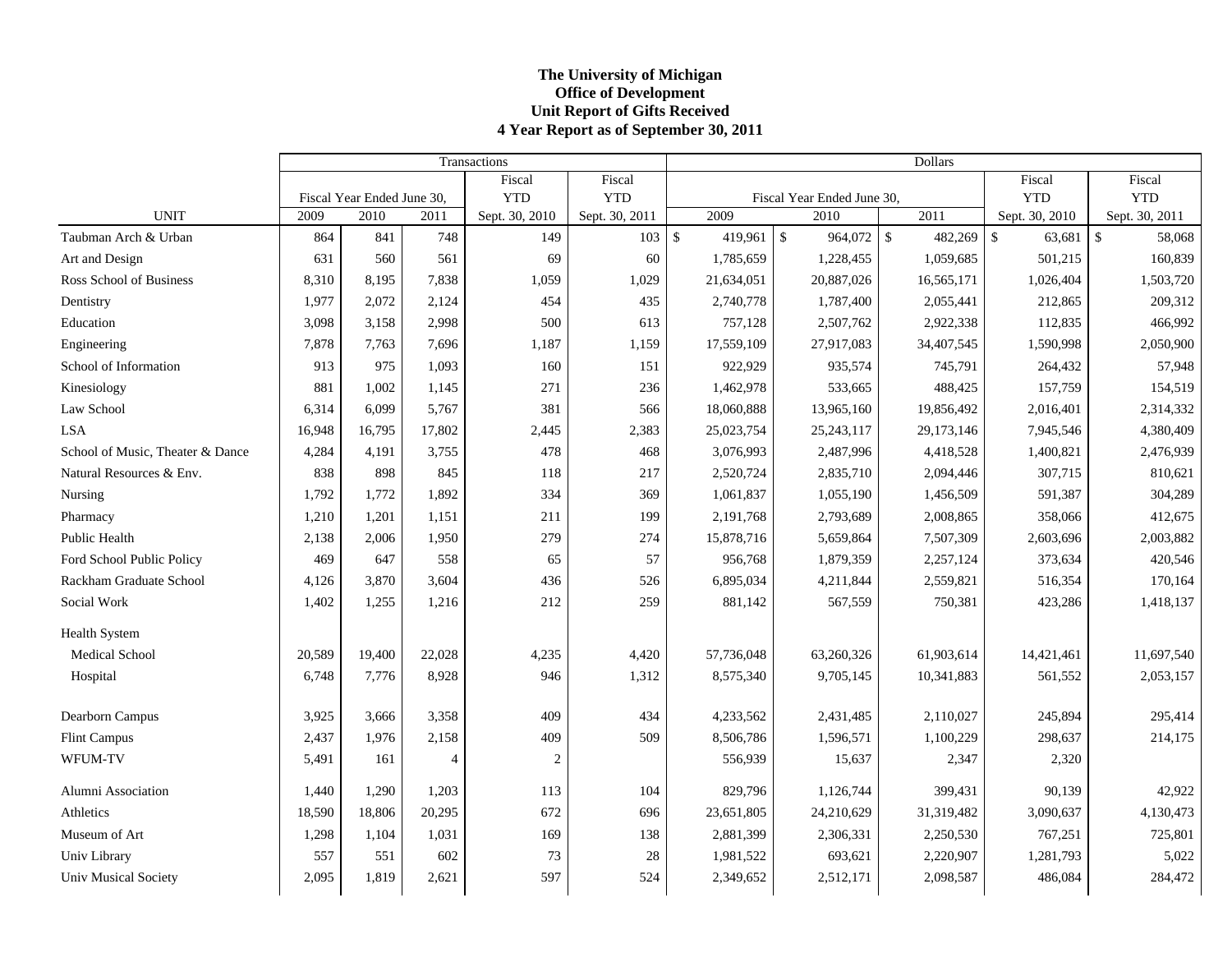### **The Universit y of Michi gan Office of Development Unit Report of Gifts Received 4 Year Report as of September 30, 2011**

|                                   |              |                            |                | Transactions   |                | <b>Dollars</b> |              |                              |               |                |                   |                            |  |
|-----------------------------------|--------------|----------------------------|----------------|----------------|----------------|----------------|--------------|------------------------------|---------------|----------------|-------------------|----------------------------|--|
|                                   |              |                            |                | Fiscal         | Fiscal         |                |              |                              |               |                | Fiscal            | Fiscal                     |  |
|                                   |              | Fiscal Year Ended June 30, |                | <b>YTD</b>     | <b>YTD</b>     |                |              | Fiscal Year Ended June 30,   |               |                | <b>YTD</b>        | <b>YTD</b>                 |  |
| <b>UNIT</b>                       | 2009         | 2010                       | 2011           | Sept. 30, 2010 | Sept. 30, 2011 |                | 2009         | 2010                         |               | 2011           | Sept. 30, 2010    | Sept. 30, 2011             |  |
| Office of the President           | 633          | 669                        | 795            | 107            | 115            |                | 689,929      | 2,480,947                    |               | 1,209,526      | 113,145           | 130,046                    |  |
| WUOM/WVGR                         | 33,131       | 37.351                     | 56,792         | 4,148          | 8,317          |                | 4,004,493    | 4,390,159                    |               | 4,687,885      | 445,389           | 443,313                    |  |
| VP Academic & Provost             | 192          | 186                        | 208            | 34             | 61             |                | 7,865,710    | 3,513,638                    |               | 3,277,790      | 714,126           | 237,329                    |  |
| <b>CCEW</b>                       | 381          | 392                        | 392            | 31             | 45             |                | 471,272      | 357,545                      |               | 695,116        | 79,293            | 25,934                     |  |
| <b>Clements Library</b>           | 536          | 705                        | 684            | 82             | 49             |                | 1,419,264    | 640,771                      |               | 573,310        | 99,544            | 64,907                     |  |
| Office of Financial Aid           | 1,118        | 1,542                      | 2,323          | 795            | 745            |                | 6,045,227    | 7,134,916                    |               | 6,058,846      | 3,792,702         | 694,299                    |  |
| <b>Bentley Historical Library</b> | 208          | 213                        | 208            | 17             | $\tau$         |                | 99,528       | 337,977                      |               | 64,263         | 1,935             | 800                        |  |
| Botanical Gardens & Arboretum     | 2,192        | 1.947                      | 2,016          | 364            | 324            |                | 360,077      | 359,059                      |               | 398,776        | 48,290            | 239,473                    |  |
| VP Development                    | 50           | 123                        | 94             | 6              | 11             |                | 2,197,691    | 476,272                      |               | 1,757,943      | 96,440            | 2,380                      |  |
| <b>VP</b> Finance                 | 337          | 553                        | 384            | 74             | 70             |                | 688,523      | 848,340                      |               | 1,948,356      | 19,565            | 4,300                      |  |
| Pending/Unallocated               | $\mathbf{0}$ | $\overline{0}$             | $\mathbf{1}$   |                | $\overline{0}$ |                | $\Omega$     | $\mathbf{0}$                 |               | 104,792        | 104,792           | $\overline{0}$             |  |
| Unrestricted/Undesignated         | $\mathbf{0}$ | $\overline{0}$             | $\overline{0}$ | $\Omega$       | $\overline{0}$ |                | $\mathbf{0}$ | $\mathbf{0}$                 |               | $\overline{0}$ | $\Omega$          | $\mathbf{0}$               |  |
| <b>VP</b> Research                | 44           | 99                         | 62             | 13             | 6              |                | 2,361,177    | 1,135,536                    |               | 1,761,731      | 260,312           | 235,235                    |  |
| <b>Inst of Social Research</b>    | 219          | 201                        | 277            | 49             | 49             |                | 3,115,689    | 5,761,288                    |               | 5,116,593      | 711,697           | 2,901,296                  |  |
| <b>VP Student Affairs</b>         | 2,855        | 2.562                      | 2,825          | 385            | 645            |                | 1,333,090    | 1,328,832                    |               | 928,339        | 218,491           | 464,218                    |  |
|                                   |              |                            |                |                |                |                |              |                              |               |                |                   |                            |  |
|                                   |              |                            |                |                |                |                |              |                              |               |                |                   |                            |  |
| Other                             | 30           | 34                         | 45             | $\Omega$       |                |                | 2,635        | 2,346                        |               | 2,870          | $\Omega$          | $\overline{0}$             |  |
| <b>TOTAL</b>                      | 169,169      | 166,426                    | 192,077        | 22,539         | 27,713         | \$             | 265,787,374  | $\mathcal{S}$<br>254,086,812 | $\mathcal{S}$ | 273,142,457    | 48,418,587<br>-\$ | $\mathbb{S}$<br>44,266,795 |  |
|                                   |              |                            |                |                |                |                |              |                              |               |                |                   |                            |  |
| <b>TOTAL DONORS</b>               | 115,370      | 111,124                    | 116,469        | 18,002         | 21,345         |                | $-22.3%$     | $-4.4%$                      |               | 7.5%           | 8.8%              | $-8.6%$                    |  |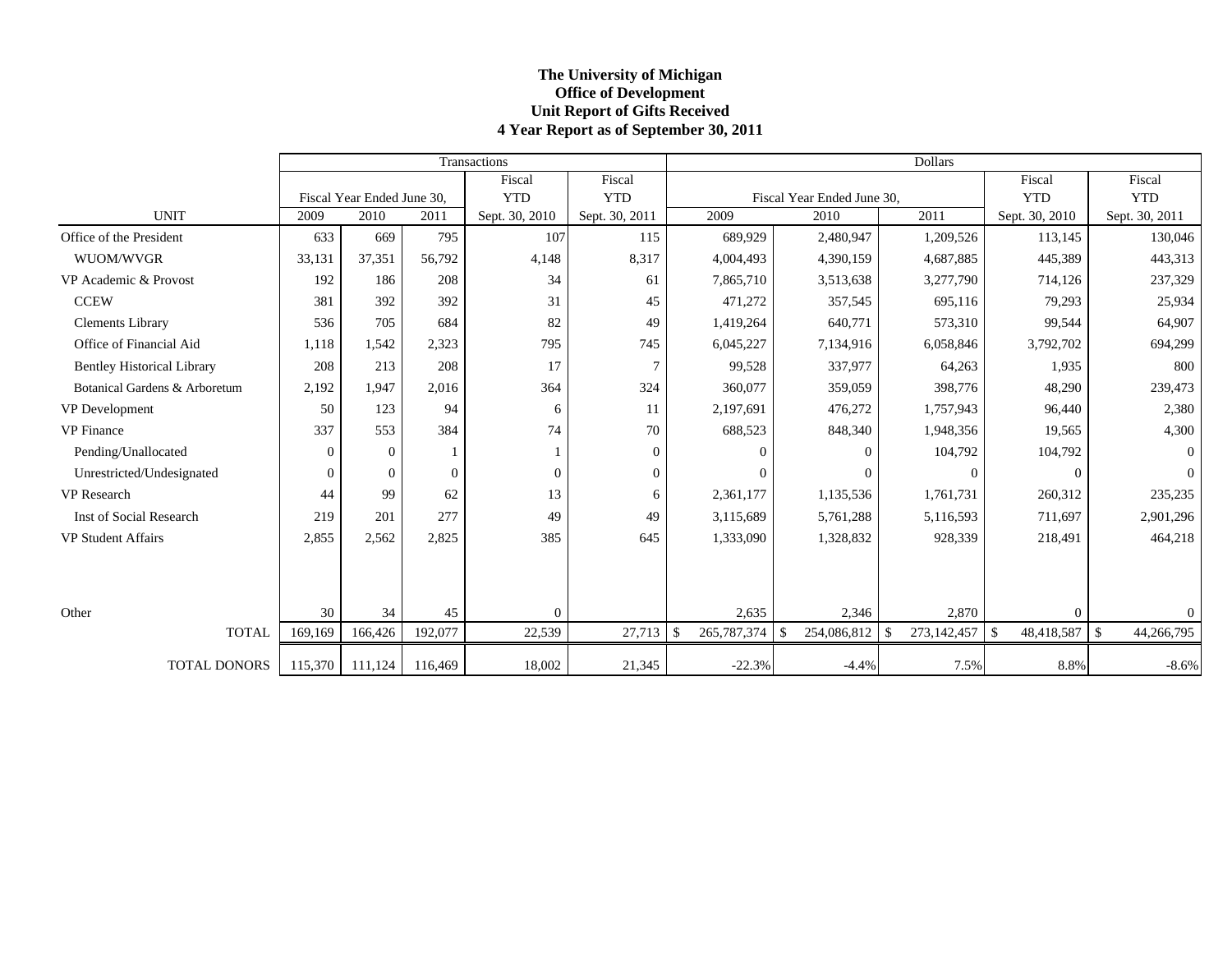### **The University of Michigan Office of Development SOURCE of Gifts as of September 30, 2011**

|                          |                   | Fiscal Year Ended June 30, | <b>FYTD</b>         | <b>FYTD</b>      |                  |  |
|--------------------------|-------------------|----------------------------|---------------------|------------------|------------------|--|
| <b>SOURCE</b>            | 2009              | 2010                       | 2011                | Sept. 30, 2010   | Sept. 30, 2011   |  |
| Individuals              |                   |                            |                     |                  |                  |  |
| Living Individuals       | 148,772,799<br>\$ | 153,979,337<br>\$.         | 162, 168, 322<br>S. | \$<br>18,931,191 | \$<br>25,008,566 |  |
| <b>Realized Bequests</b> | 38,413,048        | 32,169,208                 | 26,212,856          | 13,776,352       | 2,886,769        |  |
| <b>Total Individuals</b> | 187, 185, 847     | 186, 148, 545              | 188,381,178         | 32,707,543       | 27,895,335       |  |
| Corporations             | 17,050,205        | 16,803,074                 | 18,681,974          | 3,594,597        | 4,482,046        |  |
| Foundations              | 43,630,928        | 34,000,126                 | 46,217,770          | 8,863,716        | 8,249,577        |  |
| Associations             | 17,920,394        | 17,135,067                 | 19,861,535          | 3,252,731        | 3,639,837        |  |
| <b>TOTAL DOLLARS</b>     | 265,787,374       | 254,086,812                | 273, 142, 457       | 48,418,587       | 44,266,795       |  |
| Individuals              |                   |                            |                     |                  |                  |  |
| Living Individuals       | 161,200           | 159,459                    | 185,040             | 21,148           | 26,383           |  |
| Realized Bequests        | 424               | 379                        | 354                 | 84               | 94               |  |
| <b>Total Individuals</b> | 161,624           | 159,838                    | 185,394             | 21,232           | 26,477           |  |
| Corporations             | 5,092             | 4,348                      | 4,276               | 834              | 833              |  |
| Foundations              | 474               | 595                        | 597                 | 117              | 86               |  |
| Associations/Others      | 1,979             | 1,645                      | 1,810               | 356              | 317              |  |
| TOTAL TRANSACTIONS       | 169,169           | 166,426                    | 192,077             | 22,539           | 27,713           |  |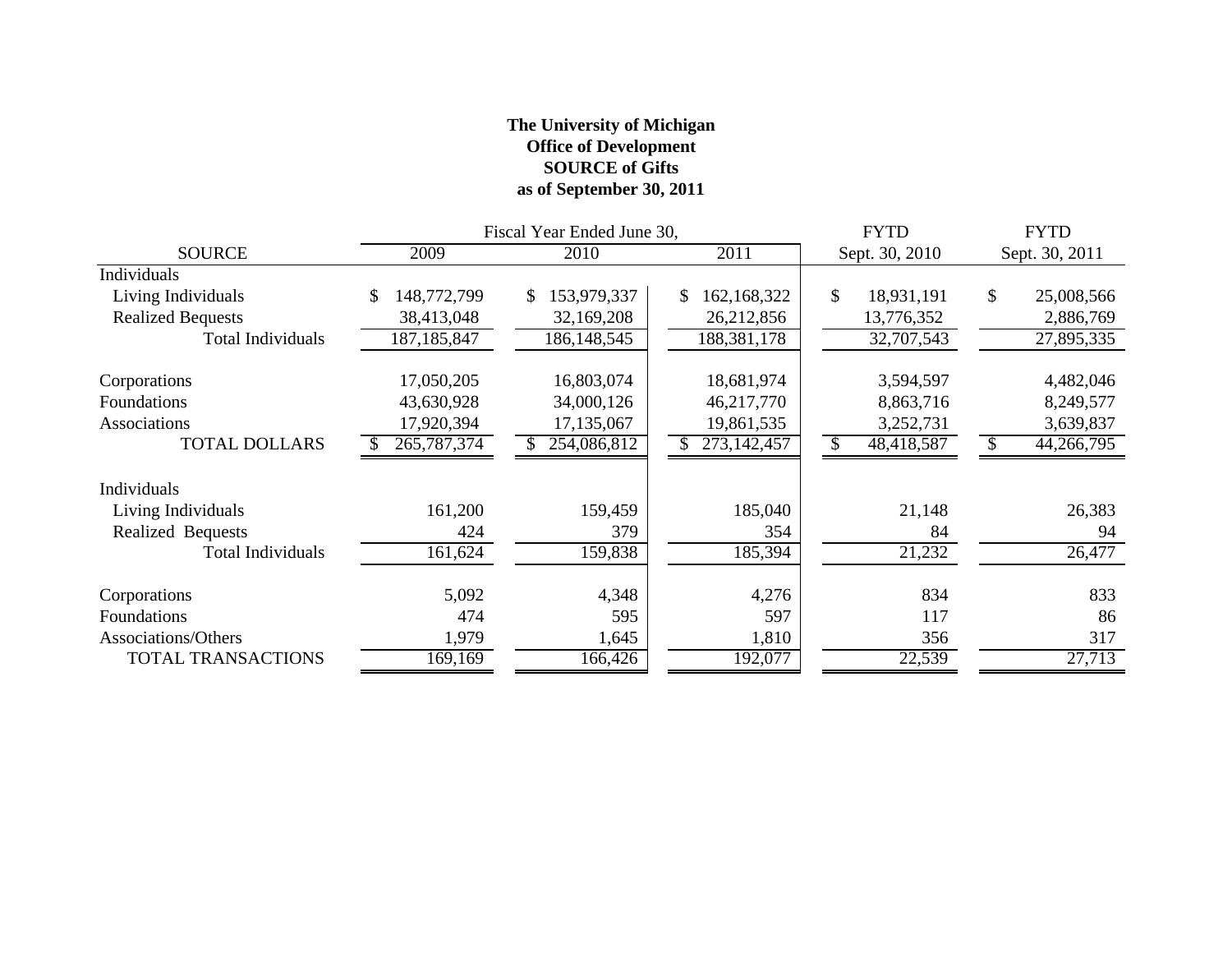### **The University of Michigan Office of Development Distribution Report of Gifts Received 4 Year Report as of September 30, 2011**

|                                           | Fiscal Year Ended June 30, |               |     |             |  |             |     | <b>FYTD</b>    | <b>FYTD</b> |                  |  |
|-------------------------------------------|----------------------------|---------------|-----|-------------|--|-------------|-----|----------------|-------------|------------------|--|
| <b>DISTRIBUTION</b>                       |                            | 2009          |     | 2010        |  | 2011        |     | Sept. 30, 2010 |             | Sept. 30, 2011   |  |
| Instruction                               |                            | 29,719,673    | \$. | 20,562,947  |  | 22,562,246  | \$  | 4,226,972      | \$          | 4,583,166        |  |
| Research                                  |                            | 50,033,210    |     | 57,978,315  |  | 65,384,075  |     | 14,604,972     |             | 11,990,008       |  |
| <b>Public Service</b>                     |                            | 26,481,493    |     | 30,490,755  |  | 36,733,595  |     | 4,476,325      |             | 3,128,310        |  |
| Academic Support                          |                            | 12,187,487    |     | 9,814,316   |  | 13,056,440  |     | 3,252,851      |             | 2,180,080        |  |
| <b>Student Service</b>                    |                            | 1,185,523     |     | 1,535,110   |  | 2,067,300   |     | 287,880        |             | 269,954          |  |
| <b>Institutional Support</b>              |                            | 2,054,017     |     | 2,101,160   |  | 2,877,773   |     | 279,015        |             | 250,369          |  |
| Scholarships & Fellowships                |                            | 17,971,755    |     | 15,070,561  |  | 13,118,499  |     | 2,520,766      |             | 2,374,704        |  |
| <b>Total Operating Funds</b>              |                            | 139,633,158   |     | 137,553,164 |  | 155,799,928 |     | 29,648,781     |             | 24,776,591       |  |
| Construction                              |                            | 33,990,857    |     | 35,247,418  |  | 31,505,744  |     | 2,855,703      |             | 4,714,650        |  |
| Endowment                                 |                            | 60,145,899    |     | 61,452,035  |  | 57,381,910  |     | 12,612,934     |             | 11,352,600       |  |
| Quasi Endowment                           |                            | 15,295,670    |     | 6,717,700   |  | 16,908,542  |     | 988,149        |             | 1,056,872        |  |
| Life Income Agreements                    |                            | 4,959,716     |     | 3,666,538   |  | 4,308,013   |     | 1,486,540      |             | 1,719,786        |  |
| <b>Outside Managed Irrevocable Trusts</b> |                            | 2,219,593     |     | 103,407     |  | 48,800      |     |                |             | $\left( \right)$ |  |
| <b>Student Loan Funds</b>                 |                            | 141,577       |     | 2,058,599   |  | 48,511      |     |                |             | 100,168          |  |
| Assets                                    |                            | 4,941,400     |     | 2,810,807   |  | 4,078,728   |     | 135,602        |             | 62,982           |  |
| Other                                     |                            | 4,459,504     |     | 4,477,144   |  | 3,062,281   |     | 690,878        |             | 483,146          |  |
| <b>TOTAL DISTRIBUTION</b>                 |                            | 265, 787, 374 |     | 254,086,812 |  | 273,142,457 | \$. | 48,418,587     | \$          | 44,266,795       |  |
| % CHANGE                                  |                            | $-22.3%$      |     | $-4.4%$     |  | 7.5%        |     |                |             | $-8.6\%$         |  |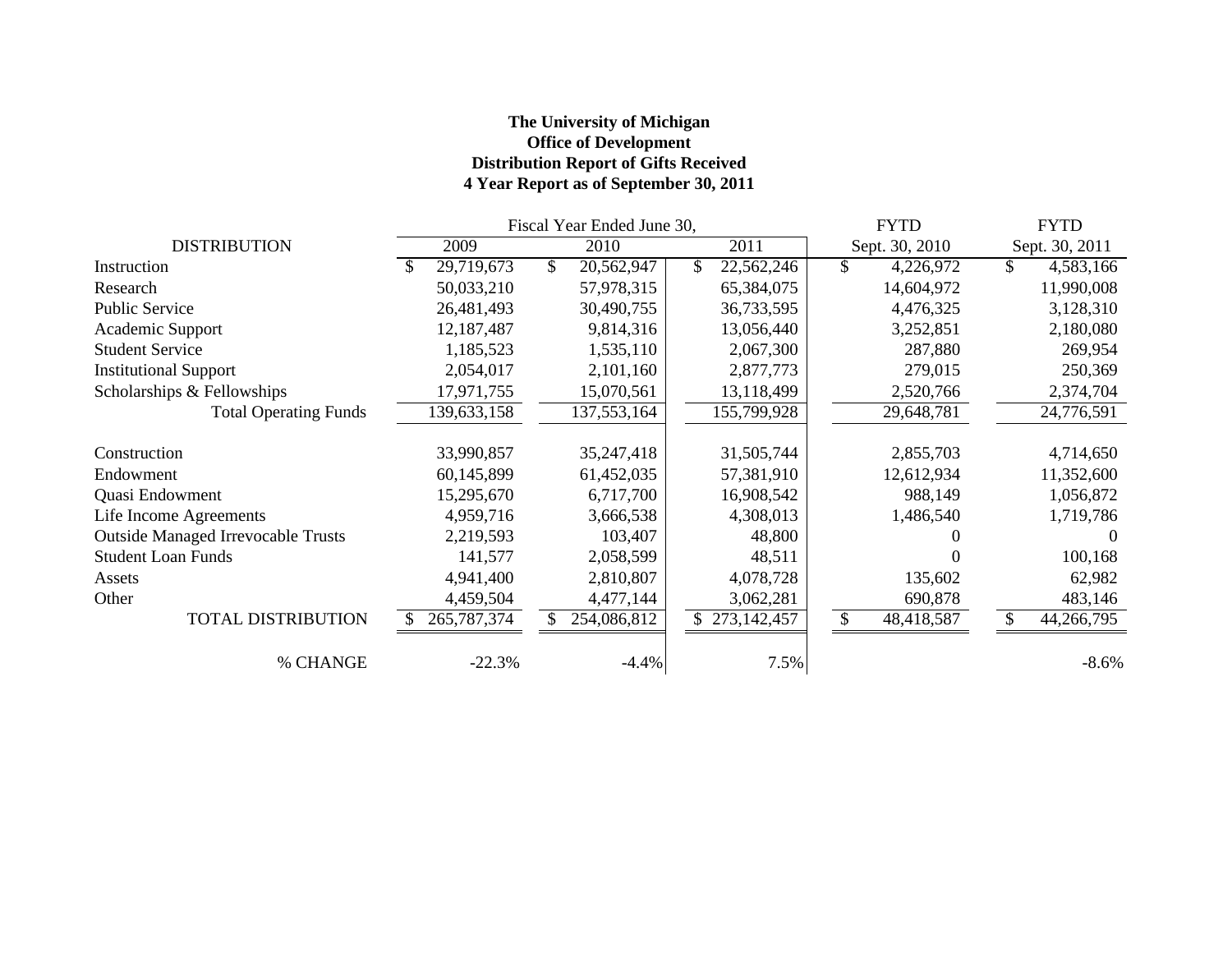#### **The University of Michigan Office of Development Gifts by INDIVIDUALS by Unit as of September 30, 2011**

|                                   | Gifts by UNIT ALUMNI |      |        |             |       | Gifts by U-M ALUMNI |              | Gifts by NON-ALUMNI |                  |              | <b>TOTAL GIFTS</b> |                |                    |                  |
|-----------------------------------|----------------------|------|--------|-------------|-------|---------------------|--------------|---------------------|------------------|--------------|--------------------|----------------|--------------------|------------------|
|                                   | Reachable            |      |        |             |       |                     |              |                     |                  |              |                    |                |                    |                  |
| <b>UNIT</b>                       | Liv Alumni           | $\%$ | Donors | Gift Amount | Avg   | Donors              | Gift Amount  | Avg                 | Donors           | Gift Amount  | Avg                | Donors         | <b>Gift Amount</b> | Avg              |
| Taubman Arch & Urban              | 7,704                | 1.0% | 76     | 17,085      | 225   | 5                   | 912          | 182                 | $\overline{4}$   | 3,194        | 799                | 85             | 21,191             | 249              |
| Art and Design                    | 6,687                | 0.5% | 35     | 5,460       | 156   | 10                  | 51,610       | 5,161               | $\overline{4}$   | 368          | 92                 | 49             | 57,438             | 1,172            |
| Ross School of Business           | 40,426               | 1.7% | 676    | 295,824     | 438   | 27                  | 212,887      | 7,885               | 33               | 96,038       | 2,910              | 736            | 604,749            | 822              |
| Dentistry                         | 8,915                | 3.2% | 289    | 108,699     | 376   | 10                  | 2,778        | 278                 | 38               | 15,430       | 406                | 337            | 126,907            | 377              |
| Education                         | 42,105               | 1.2% | 495    | 43,884      | 89    | 37                  | 103,050      | 2,785               | 28               | 5,303        | 189                | 560            | 152,237            | 272              |
| Engineering                       | 66,193               | 1.1% | 744    | 679,046     | 913   | 65                  | 17,891       | 275                 | 88               | 31,395       | 357                | 897            | 728,332            | 812              |
| School of Information             | 7,432                | 1.6% | 120    | 10,678      | 89    | 6                   | 310          | 52                  | 9                | 29,450       | 3,272              | 135            | 40,438             | 300              |
| Kinesiology                       | 5,525                | 1.6% | 90     | 15,192      | 169   | 15                  | 2,356        | 157                 | 42               | 18,961       | 451                | 147            | 36,509             | 248              |
| Law School                        | 20,516               | 2.0% | 410    | 603,210     | 1,471 | 16                  | 5,762        | 360                 | 20               | 8,562        | 428                | 446            | 617,534            | 1,385            |
| <b>LSA</b>                        | 185,432              | 0.8% | 1,442  | 978,711     | 679   | 85                  | 78,332       | 922                 | 314              | 311,235      | 991                | 1,841          | 1,368,278          | 743              |
| School of Music, Theater & Dance  | 11,441               | 1.3% | 150    | 23,306      | 155   | 110                 | 329,145      | 2,992               | 99               | 20,056       | 203                | 359            | 372,507            | 1,038            |
| Natural Resources & Env.          | 7,453                | 1.6% | 117    | 15,665      | 134   | 34                  | 11,154       | 328                 | 39               | 8,427        | 216                | 190            | 35,246             | 186              |
| Nursing                           | 11,714               | 2.5% | 292    | 43,220      | 148   | 13                  | 13,600       | 1,046               | 30               | 106,574      | 3,552              | 335            | 163,394            | 488              |
| Pharmacy                          | 3,593                | 3.0% | 108    | 101,372     | 939   | 2                   | 1,100        | 550                 | 17               | 2,735        | 161                | 127            | 105,207            | 828              |
| Public Health                     | 12,842               | 1.4% | 183    | 28,806      | 157   | 11                  | 5,750        | 523                 | 17               | 5,356        | 315                | 211            | 39,912             | 189              |
| Ford School Public Policy         | 2,406                | 1.9% | 45     | 7,621       | 169   | 2                   | 20,100       | 10,050              | 3                | 12,800       | 4,267              | 50             | 40,521             | 810              |
| Rackham Graduate School           | 105,644              | 0.4% | 439    | 61,905      | 141   | 10                  | 2,571        | 257                 | 25               | 5,773        | 231                | 474            | 70,249             | 148              |
| Social Work                       | 13,269               | 1.5% | 200    | 33,161      | 166   | 10                  | 500,935      | 50,094              | 12               | 1,535        | 128                | 222            | 535,631            | 2,413            |
|                                   |                      |      |        |             |       |                     |              |                     |                  |              |                    |                |                    |                  |
| <b>Health System</b>              |                      |      |        |             |       |                     |              |                     |                  |              |                    |                |                    |                  |
| Medical School                    | 19,791               | 1.3% | 252    | 1,682,309   | 6,676 | 572                 | 1,632,746    | 2,854               | 2,433            | 1,114,250    | 458                | 3,257          | 4,429,305          | 1,360            |
| Hospital                          |                      |      |        |             |       | 241                 | 94,764       | 393                 | 718              | 363,820      | 507                | 959            | 458,584            | 478              |
|                                   |                      |      |        |             |       |                     |              |                     |                  |              |                    |                |                    |                  |
| Dearborn Campus                   | 42,927               | 0.3% | 121    | 120,922     | 999   | 22                  | 7,255        | 330                 | 86               | 13,973       | 162                | 229            | 142,150            | 621              |
| <b>Flint Campus</b>               | 31,969               | 0.7% | 223    | 44,668      | 200   | 14                  | 1,719        | 123                 | 77               | 14,384       | 187                | 314            | 60,771             | 194              |
| WFUM-TV                           |                      |      |        |             |       | $\mathbf{0}$        | $\mathbf{0}$ | $\theta$            | $\mathbf{0}$     | $\mathbf{0}$ | $\mathbf{0}$       | $\theta$       | $\theta$           | $\overline{0}$   |
|                                   |                      |      |        |             |       |                     |              |                     |                  |              |                    |                |                    |                  |
| Alumni Association                |                      |      |        |             |       | 63                  | 32,809       | 521                 | 16               | 4,342        | 271                | 79             | 37,151             | 470              |
| Athletics                         |                      |      |        |             |       | 314                 | 1,310,746    | 4,174               | 169              | 149,281      | 883                | 483            | 1,460,027          | 3,023            |
| Museum of Art                     |                      |      |        |             |       | 61                  | 8,950        | 147                 | 59               | 8,326        | 141                | 120            | 17,276             | 144              |
| Univ Library                      |                      |      |        |             |       | 12                  | 1,991        | 166                 | 8                | 1,511        | 189                | 20             | 3,502              | 175              |
| <b>Univ Musical Society</b>       |                      |      |        |             |       | 167                 | 107,465      | 644                 | 155              | 95,941       | 619                | 322            | 203,406            | 632              |
|                                   |                      |      |        |             |       |                     |              |                     |                  |              |                    |                |                    |                  |
| Office of the President           |                      |      |        |             |       | 54                  | 7,453        | 138                 | 19               | 99,420       | 5,233              | 73             | 106,873            | 1,464            |
| WUOM/WVGR                         |                      |      |        |             |       | 1,148               | 71,619       | 62                  | 4,926            | 233,922      | 47                 | 6,074          | 305,541            | 50               |
| VP Academic & Provost             |                      |      |        |             |       | $\overline{7}$      | 11,611       | 1,659               | 38               | 9,855        | 259                | 45             | 21,466             | 477              |
| <b>CCEW</b>                       |                      |      |        |             |       | 9                   | 3,104        | 345                 | 21               | 2,497        | 119                | 30             | 5,601              | 187              |
| <b>Clements Library</b>           |                      |      |        |             |       | 14                  | 4,065        | 290                 | 22               | 2,802        | 127                | 36             | 6,867              | 191              |
| Office of Financial Aid           |                      |      |        |             |       | 621                 | 126,017      | 203                 | 43               | 64,423       | 1,498              | 664            | 190,440            | 287              |
| <b>Bentley Historical Library</b> |                      |      |        |             |       | 2                   | 600          | 300                 | $\overline{c}$   | 175          | 88                 | $\overline{4}$ | 775                | 194              |
| Botanical Gardens & Arboretum     |                      |      |        |             |       | 119                 | 111,535      | 937                 | 174              | 18,615       | 107                | 293            | 130,150            | 444              |
| VP Development                    |                      |      |        |             |       | 5                   | 2,285        | 457                 | $\mathfrak{Z}$   | 95           | 32                 | 8              | 2,380              | 298              |
| <b>VP</b> Finance                 |                      |      |        |             |       | $\overline{4}$      | 524          | 131                 | 24               | 3,376        | 141                | 28             | 3,900              | 139              |
| Pending/Unallocated               |                      |      |        |             |       |                     |              |                     |                  |              |                    | $\Omega$       | $\bf{0}$           | 0                |
| Unrestricted/Undesignated         |                      |      |        |             |       |                     |              |                     |                  |              |                    | $\Omega$       | $\theta$           | $\boldsymbol{0}$ |
| VP Research                       |                      |      |        |             |       | $\mathbf{0}$        | $\mathbf{0}$ | $\mathbf{0}$        | $\boldsymbol{0}$ | $\mathbf{0}$ | $\overline{0}$     | $\mathbf{0}$   | $\theta$           | $\overline{0}$   |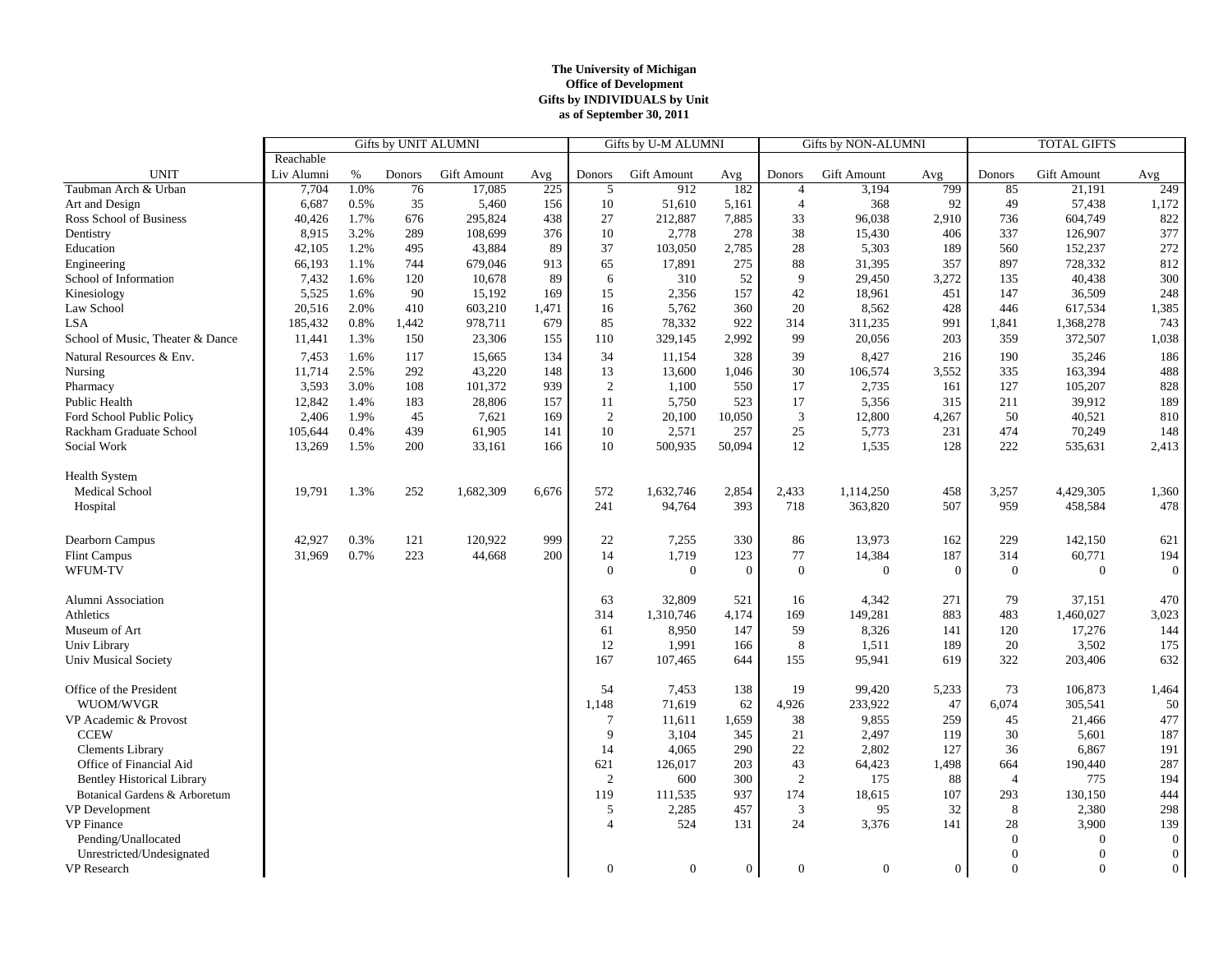#### **The University of Michigan Office of Development Gifts by INDIVIDUALS by Unit as of September 30, 2011**

|                           |            | Gifts by UNIT ALUMNI |        |              |       |               | Gifts by U-M ALUMNI |        |          | Gifts by NON-ALUMNI |        | <b>TOTAL GIFTS</b> |               |        |  |
|---------------------------|------------|----------------------|--------|--------------|-------|---------------|---------------------|--------|----------|---------------------|--------|--------------------|---------------|--------|--|
|                           | Reachable  |                      |        |              |       |               |                     |        |          |                     |        |                    |               |        |  |
| <b>UNIT</b>               | Liv Alumni | $\%$                 | Donors | Gift Amount  | Avg   | <b>Donors</b> | Gift Amount         | Avg    | Donors   | <b>Gift Amount</b>  | Avg    | Donors             | Gift Amount   | Avg    |  |
| Inst of Social Research   |            |                      |        |              |       |               | 153,295             | 21,899 |          | 120,119             | 10.920 | 18                 | 273,414       | 15,190 |  |
| <b>VP Student Affairs</b> |            |                      |        |              |       | 331           | 62,500              | 189    | 82       | 117,553             | 1,434  | 413                | 180,053       | 436    |  |
|                           |            |                      |        |              |       |               |                     |        |          |                     |        |                    |               |        |  |
|                           |            |                      |        |              |       |               |                     |        |          |                     |        |                    |               |        |  |
|                           |            |                      |        |              |       |               |                     |        |          |                     |        |                    |               |        |  |
| Other                     |            |                      |        |              |       |               | $\Omega$            |        | $\Omega$ |                     |        |                    | $\Omega$      | 0      |  |
| <b>TOTAL</b>              |            |                      | 6,507  | 4,920,744 \$ | 756 I | 4,255         | 5,113,296 \$ 1,202  |        | 9,908    | 3,121,872 \$        | 315    | 20,670             | 13,155,912 \$ | 636    |  |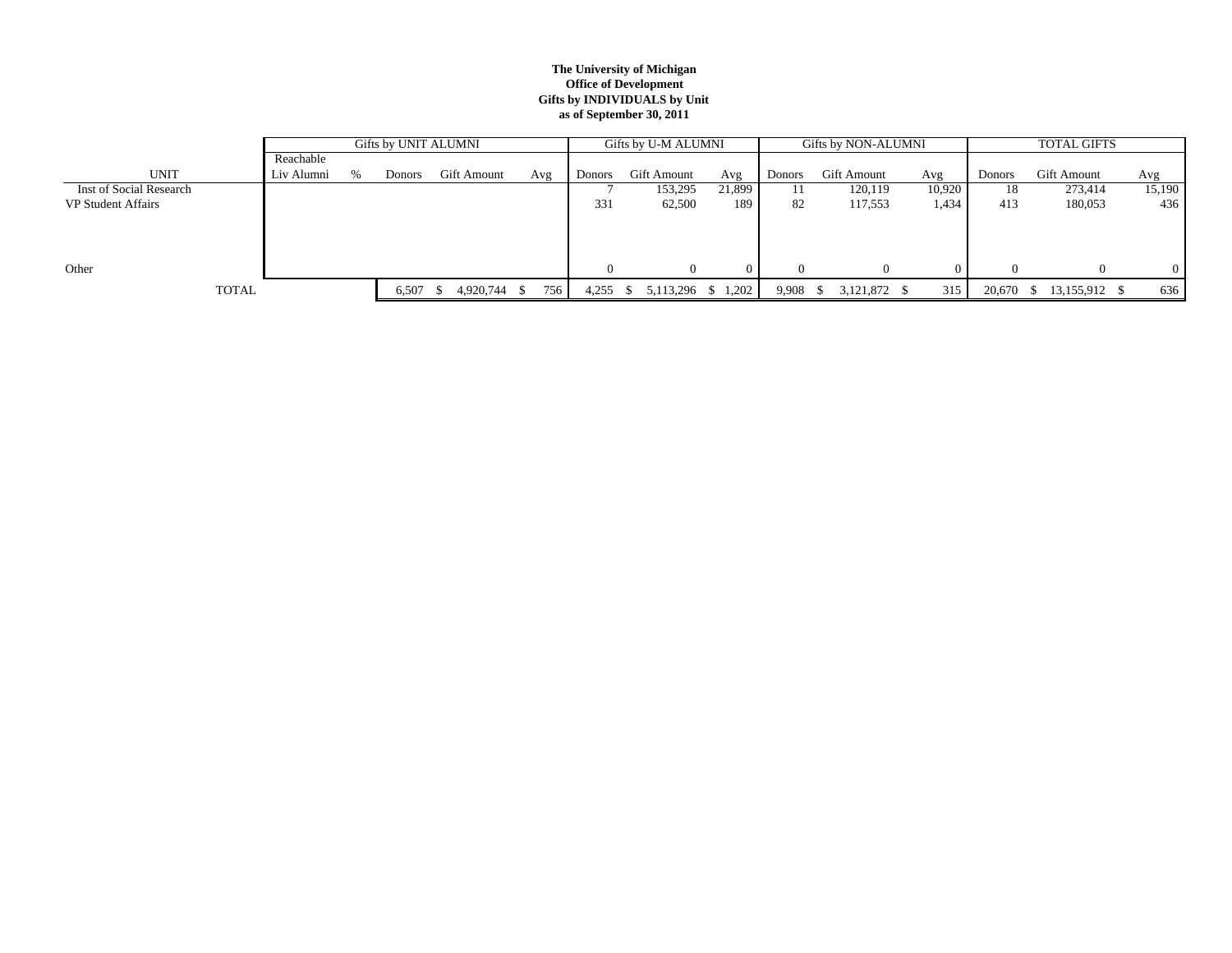### **The University of Michigan Office of Development as of September 30, 2011 Gifts by SOURCE by Unit**

|                                  |       |                | Transactions   |                |                |              | Dollars   |         |           |           |           |              |
|----------------------------------|-------|----------------|----------------|----------------|----------------|--------------|-----------|---------|-----------|-----------|-----------|--------------|
| <b>UNIT</b>                      | Indiv | Beq            | Corp           | Fdn            | Other          | <b>TOTAL</b> | Indiv     | Beq     | Corp      | Fdn       | Other     | <b>TOTAL</b> |
| Taubman Arch & Urban             | 98    | $\overline{1}$ | $\overline{2}$ | 2              |                | 103          | 25,440    | 4,442   | 1,185     | 27,000    |           | 58,068       |
| Art and Design                   | 59    | -1             |                |                |                | 60           | 65,738    | 95,101  |           |           |           | 160,839      |
| Ross School of Business          | 877   | $\overline{1}$ | 145            | 3              | 3              | 1,029        | 1,244,092 | 1,000   | 232,616   | 25,900    | 112       | 1,503,720    |
| Dentistry                        | 417   | $\mathfrak{2}$ | 13             |                | 3              | 435          | 152,214   | 33,488  | 18,210    |           | 5,400     | 209,312      |
| Education                        | 603   | $\mathbf{1}$   | 6              | 2              | $\mathbf{1}$   | 613          | 178,372   | 75,000  | 178,081   | 12,787    | 22,752    | 466,992      |
| Engineering                      | 1,005 | 6              | 133            | $\overline{3}$ | 12             | 1,159        | 832,349   | 20,654  | 1,017,605 | 77,853    | 102,440   | 2,050,900    |
| School of Information            | 147   |                | $\overline{4}$ |                |                | 151          | 40,703    |         | 17,245    |           |           | 57,948       |
| Kinesiology                      | 215   | $\mathbf{1}$   | 13             | $\mathbf{1}$   | 6              | 236          | 60,531    | 31,911  | 5,942     | 50,000    | 6,135     | 154,519      |
| Law School                       | 531   | $\overline{9}$ | 24             | $\mathbf{1}$   | $\mathbf{1}$   | 566          | 1,721,655 | 259,215 | 331,975   | 487       | 1,000     | 2,314,332    |
| <b>LSA</b>                       | 2,276 | 13             | 68             | 13             | 13             | 2,383        | 3,622,548 | 213,683 | 48,054    | 361,784   | 134,340   | 4,380,409    |
| School of Music, Theater & Dance | 448   | $\overline{4}$ | 16             |                |                | 468          | 2,217,461 | 241,000 | 18,478    |           |           | 2,476,939    |
| Natural Resources & Env.         | 210   |                | $\sqrt{2}$     | $\sqrt{5}$     |                | 217          | 164,246   |         | 125       | 646,250   |           | 810,621      |
| Nursing                          | 365   | $\mathbf{1}$   | $\mathfrak{2}$ | $\,1\,$        |                | 369          | 169,034   | 8,488   | 10,100    | 116,667   |           | 304,289      |
| Pharmacy                         | 173   | 1              | 21             |                | $\overline{4}$ | 199          | 127,407   | 202,830 | 12,100    |           | 70,338    | 412,675      |
| Public Health                    | 245   | 2              | 18             | 6              | 3              | 274          | 108,212   | 76,724  | 175,510   | 1,618,169 | 25,268    | 2,003,882    |
| Ford School Public Policy        | 53    |                | 3              | $\mathbf{1}$   |                | 57           | 70,521    |         | 20,025    | 330,000   |           | 420,546      |
| Rackham Graduate School          | 512   | $\overline{c}$ | 11             |                | 1              | 526          | 83,483    | 80,029  | 6,638     |           | 15        | 170,164      |
| Social Work                      | 254   | $\overline{1}$ | $\mathbf{1}$   | $\mathbf{1}$   | $\sqrt{2}$     | 259          | 575,871   | 437,500 | 100       | 400,000   | 4,666     | 1,418,137    |
| <b>Health System</b>             |       |                |                |                |                |              |           |         |           |           |           |              |
| Medical School                   | 4,142 | 31             | 87             | 18             | 142            | 4,420        | 7,040,876 | 582,647 | 290,917   | 1,084,653 | 2,698,448 | 11,697,540   |
| Hospital                         | 1,235 | $\overline{4}$ | 36             | 6              | 31             | 1,312        | 1,109,684 | 161,560 | 94,087    | 603,425   | 84,401    | 2,053,157    |
| Dearborn Campus                  | 410   |                | 19             |                | 5              | 434          | 169,617   |         | 122,960   |           | 2,837     | 295,414      |
| Flint Campus<br>WFUM-TV          | 496   |                | $\mathbf{1}$   | $\overline{3}$ | 9              | 509          | 63,245    |         | 30        | 136,150   | 14,750    | 214,175      |
|                                  |       |                |                |                |                |              |           |         |           |           |           |              |
| Alumni Association               | 100   | $\mathbf{1}$   | $\overline{c}$ |                | $\mathbf{1}$   | 104          | 40,802    | 1,770   | 250       |           | 100       | 42,922       |
| Athletics                        | 635   | 2              | 48             | $\mathbf{1}$   | 10             | 696          | 2,307,290 | 134,474 | 1,643,140 | 10,000    | 35,568    | 4,130,473    |
| Museum of Art                    | 136   |                | $\mathbf{1}$   |                | -1             | 138          | 721,301   |         | 2,500     |           | 2,000     | 725,801      |
| Univ Library                     | 24    | -1             | $\mathfrak{2}$ |                | 1              | 28           | 3,502     | 770     | 250       |           | 500       | 5,022        |
| Univ Musical Society             | 511   |                | 5              |                | 8              | 524          | 242,432   |         | 30,250    |           | 11,790    | 284,472      |
| Office of the President          | 98    | $\overline{4}$ | 12             |                | $\mathbf{1}$   | 115          | 114,858   | 14,027  | 1,133     |           | 28        | 130,046      |
| WUOM/WVGR                        | 8,271 | 2              | 30             | $\mathfrak z$  | 11             | 8,317        | 352,315   | 67,615  | 13,944    | 1,570     | 7,869     | 443,313      |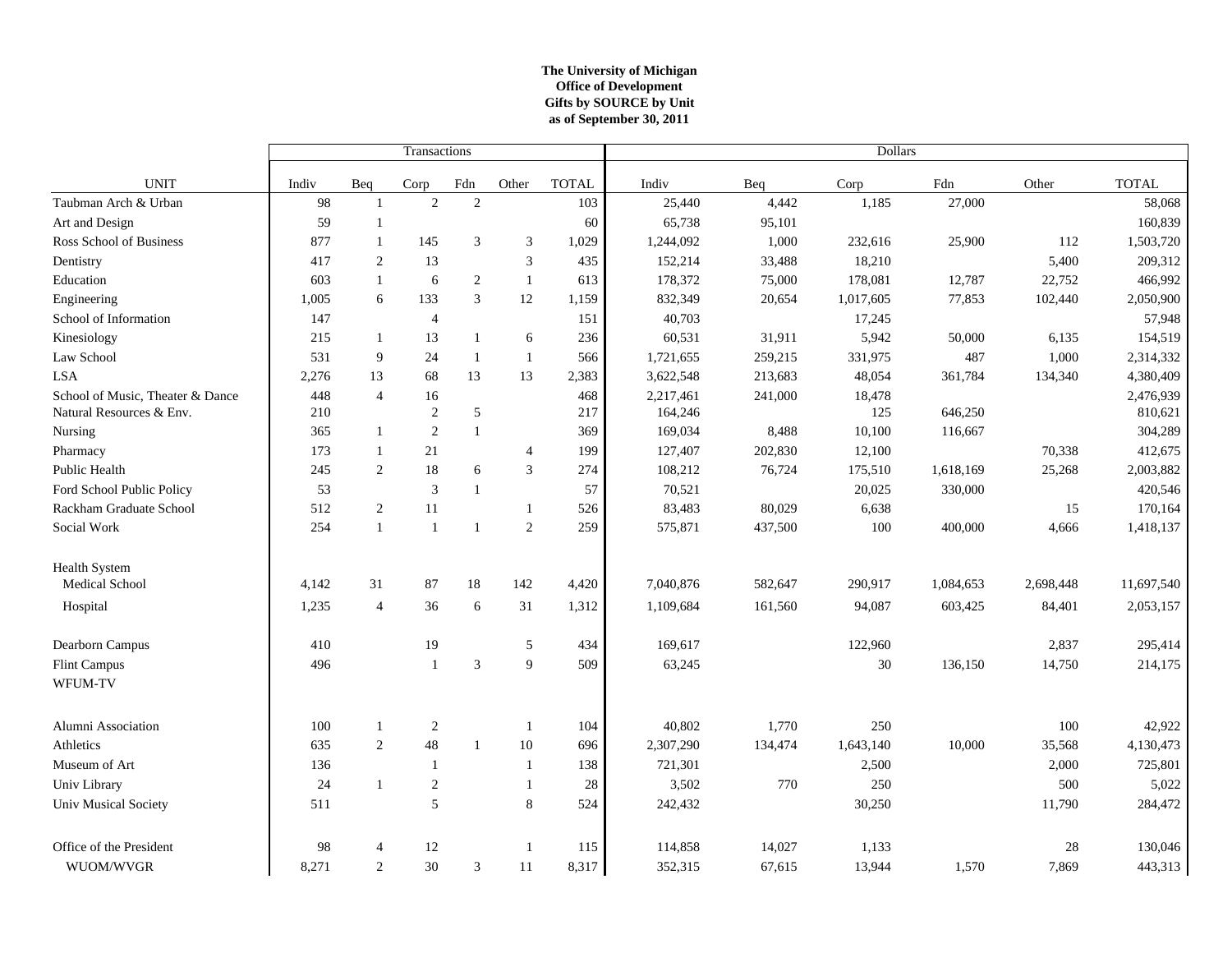### **The University of Michigan Office of Development as of September 30, 2011 Gifts by SOURCE by Unit**

|                                   |        |     | Transactions   |     |                |              |                                |           | <b>Dollars</b>          |                 |           |                    |
|-----------------------------------|--------|-----|----------------|-----|----------------|--------------|--------------------------------|-----------|-------------------------|-----------------|-----------|--------------------|
| <b>UNIT</b>                       | Indiv  | Beq | Corp           | Fdn | Other          | <b>TOTAL</b> | Indiv                          | Beq       | Corp                    | Fdn             | Other     | <b>TOTAL</b>       |
| VP Academic & Provost             | 55     |     |                |     | 5              | 61           | 73,466                         |           |                         | 75,000          | 88,863    | 237,329            |
| <b>CCEW</b>                       | 39     |     | $\overline{4}$ |     | $\overline{2}$ | 45           | 10,751                         |           | 5,131                   |                 | 10,052    | 25,934             |
| <b>Clements Library</b>           | 45     |     |                |     | $\overline{2}$ | 49           | 59,367                         |           | 100                     | 5,000           | 440       | 64,907             |
| Office of Financial Aid           | 713    | 2   | 10             |     | 19             | 745          | 431,104                        | 132,840   | 8,535                   | 5,000           | 116,819   | 694,299            |
| <b>Bentley Historical Library</b> | 6      |     |                |     |                |              | 775                            |           | 25                      |                 |           | 800                |
| Botanical Gardens & Arboretum     | 315    |     | 3              |     | 6              | 324          | 235,341                        |           | 1,628                   |                 | 2,505     | 239,473            |
| VP Development                    | 11     |     |                |     |                | 11           | 2,380                          |           |                         |                 |           | 2,380              |
| VP Finance                        | 69     |     |                |     |                | 70           | 3,900                          |           |                         |                 | 400       | 4,300              |
| Pending/Unallocated               |        |     |                |     |                |              |                                |           |                         |                 |           |                    |
| Unrestricted/Undesignated         |        |     |                |     |                |              |                                |           |                         |                 |           |                    |
| VP Research                       |        |     | $\overline{4}$ |     |                | 6            |                                |           | 71,235                  | 39,000          | 125,000   | 235,235            |
| Inst of Social Research           | 34     |     | 3              | 11  |                | 49           | 288,414                        |           | 40,000                  | 2,567,882       | 5,000     | 2,901,296          |
| <b>VP Student Affairs</b>         | 550    |     | 82             |     | 11             | 645          | 277,273                        | 10,000    | 61,945                  | 55,000          | 60,000    | 464,218            |
|                                   |        |     |                |     |                |              |                                |           |                         |                 |           |                    |
|                                   |        |     |                |     |                |              |                                |           |                         |                 |           |                    |
|                                   |        |     |                |     |                |              |                                |           |                         |                 |           |                    |
| Other                             |        |     |                |     |                |              |                                |           |                         |                 |           |                    |
| <b>TOTAL</b>                      | 26,383 | 94  | 833            | 86  | 317            | 27,713       | $\mathcal{S}$<br>25,008,566 \$ | 2,886,769 | 4,482,046<br>\$<br>- \$ | 8,249,577<br>-S | 3,639,837 | - \$<br>44,266,795 |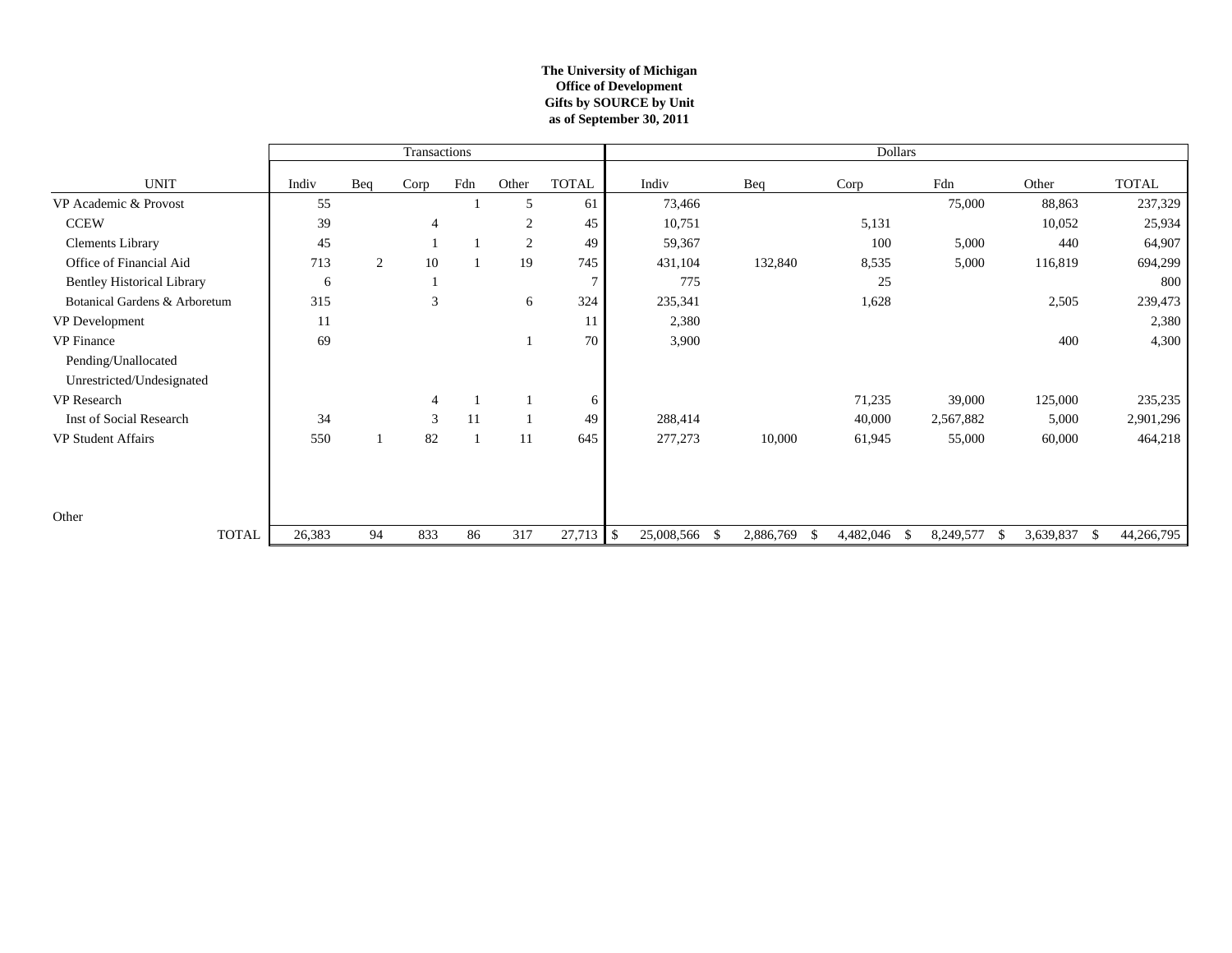# **LISTING OF GIFTS \$10,000 AND OVER FOR SEPTEMBER 2011**

| Surendranath Andusumilli, Westlake, Ohio<br>For the Saroja Adusumilli Collegiate Professorship in the Medical School,<br>in memory of Saraja Adusumilli                                                                                                          | \$10,000 |
|------------------------------------------------------------------------------------------------------------------------------------------------------------------------------------------------------------------------------------------------------------------|----------|
| Air Cargo Transport Services, Inc., Hanover, Maryland<br>For the Solar Car Project Fund                                                                                                                                                                          | 10,000   |
| <b>American Cancer Society, Atlanta, Georgia</b><br>For research and other support in the College of Engineering, the Life<br>Sciences Institute, the Medical School and the School of Public Health;<br>and for the College of Literature, Science and the Arts | 565,220  |
| <b>American Foundation for Pharmaceutical Education, Rockville, Maryland</b><br>For scholarships in the College of Pharmacy                                                                                                                                      | 32,500   |
| <b>Anonymous Donor</b><br>For support in the Medical School                                                                                                                                                                                                      | 50,000   |
| <b>Anonymous Donor</b><br>For the Matthaei Botanical Gardens and Nichols Arboretum                                                                                                                                                                               | 100,000  |
| <b>Anonymous Donor</b><br>4,245 shares of Berkshire Hathaway, Inc., common stock; for support in<br>the Medical School                                                                                                                                           | 309,121  |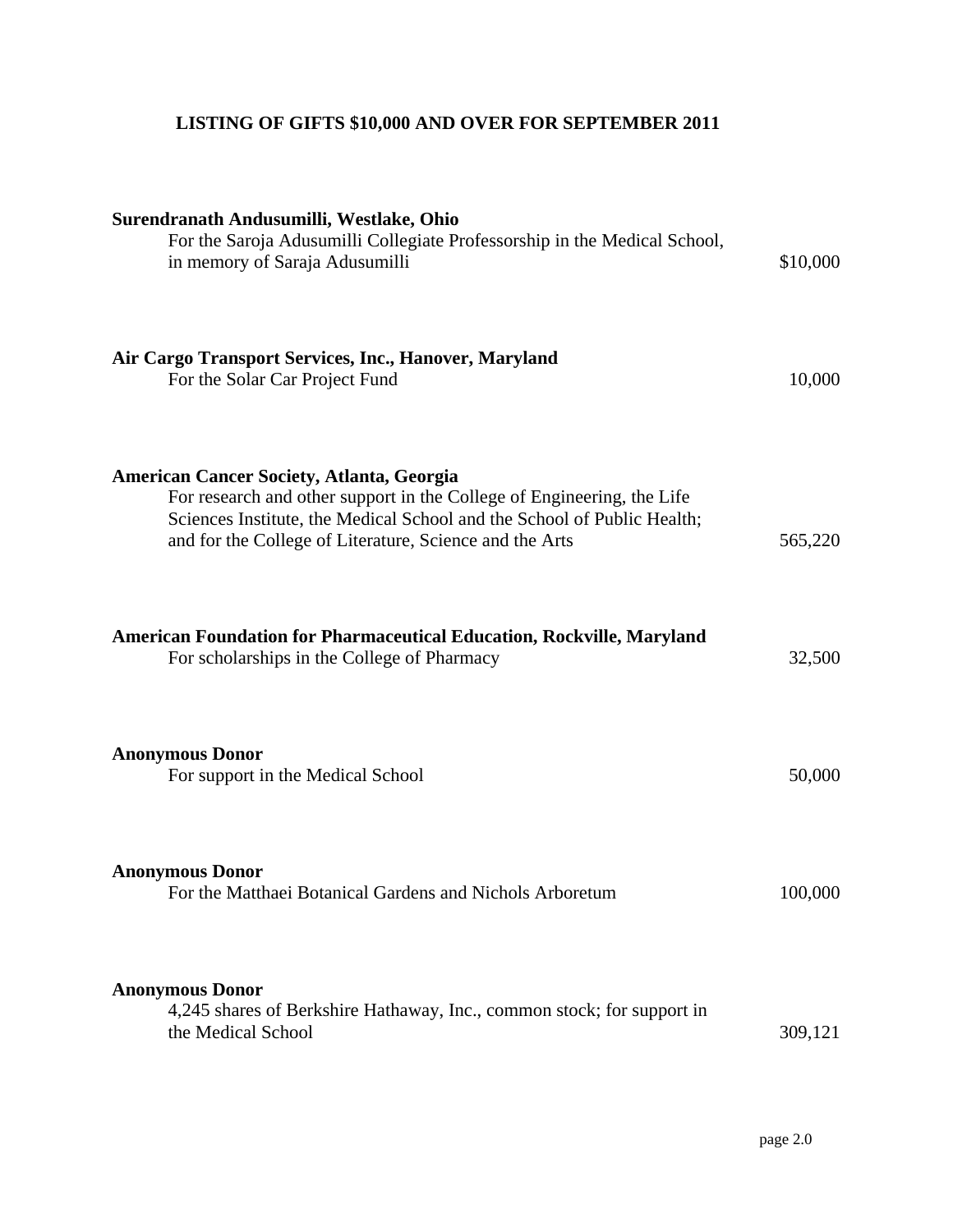| <b>Anonymous Donor</b><br>For the Matthaei Botanical Gardens and Nichols Arboretum                                                                                        | 100,000             |
|---------------------------------------------------------------------------------------------------------------------------------------------------------------------------|---------------------|
| Arbitron, Inc., Columbia, Maryland<br>For scholarships in the Institute for Social Research                                                                               | 25,000              |
| <b>Steven H. Armstrong, Ridgefield, Connecticut</b><br>600 shares of International Business Machine Corporation common stock;<br>for the Chris Armstrong Scholarship Fund | 100,477             |
| <b>Arthritis Foundation, Atlanta, Georgia</b><br>For research and other support in the Medical School                                                                     | 15,001              |
| <b>ASPA Pension Education Research Foundation, Inc., Arlington, Virginia</b><br>For support in the College of Literature, Science and the Arts                            | 28,481              |
| Robert M. Baer, Weston, Florida<br>For scholarships in the Department of Athletics                                                                                        | 10,000              |
| Lawrence C. Baker, Jr., Rancho Palos Verdes, California<br>For support in the College of Literature, Science and the Arts                                                 | 25,000              |
| John B. Barney Charitable Remainder Unitrust<br>For support in the Law School                                                                                             | 166,761             |
| <b>Arnold and Mabel Beckman Foundation, Newport Beach, California</b><br>For research in the College of Literature, Science and the Arts                                  | 100,000<br>page 2.1 |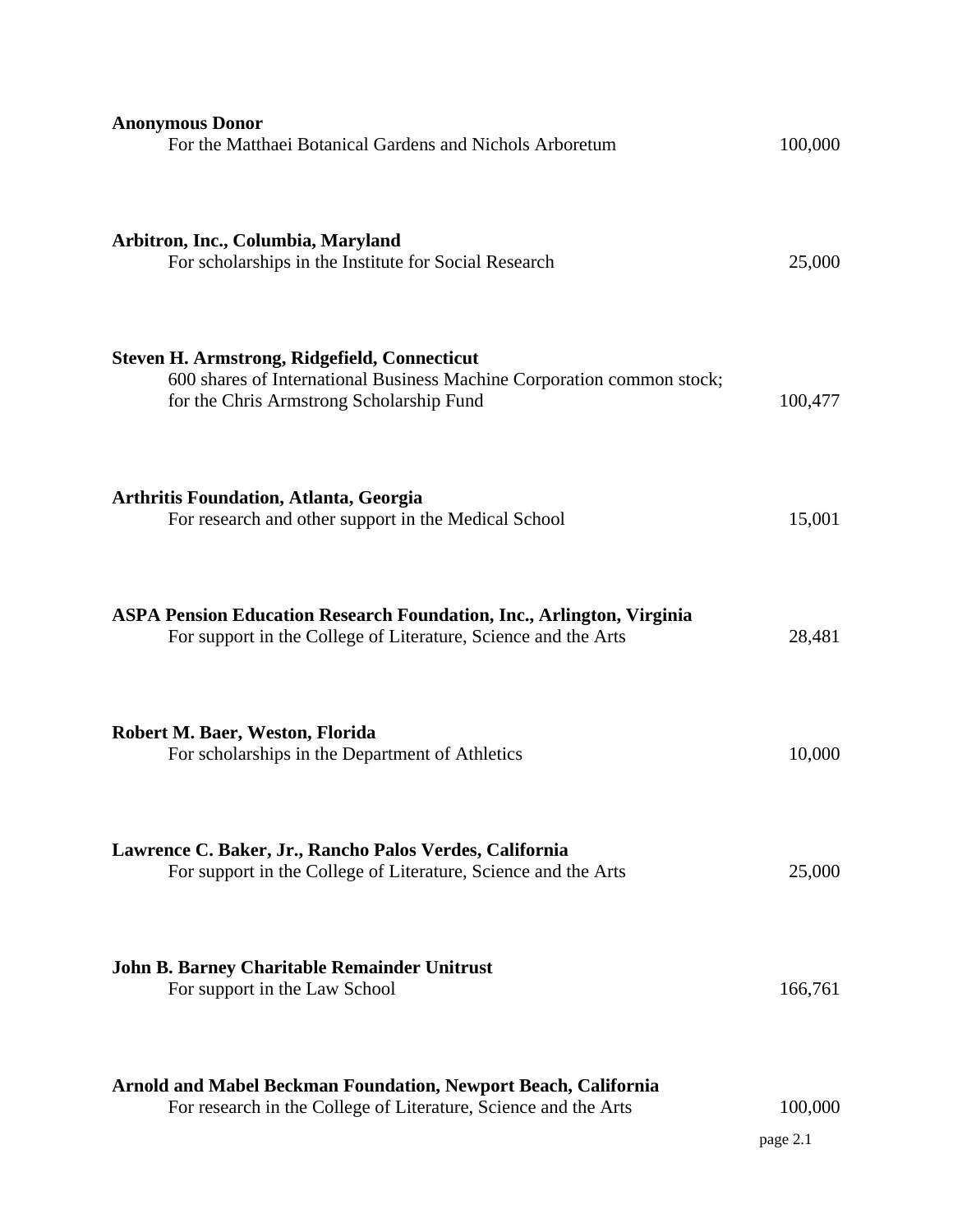| <b>Alvin M. Bentley Foundation, Owosso</b><br>For the Alvin M. and Arvella D. Bentley Scholarship Fund in the College<br>of Literature, Science and the Arts  | 26,250  |
|---------------------------------------------------------------------------------------------------------------------------------------------------------------|---------|
| Jack L. Berman, Los Angeles, California<br>For the Jack L., M.D. and Barbara A. Berman, Ph.D. Fund in the Medical<br>School                                   | 10,000  |
| <b>Berman Private Foundation, Southfield</b><br>For support in the School of Social Work                                                                      | 30,000  |
| David Bohnett Foundation, Beverly Hills, California<br>For support at the University of Michigan                                                              | 25,000  |
| <b>Bose Foundation, Inc., Framingham, Massachusetts</b><br>For research in the College of Engineering                                                         | 70,000  |
| <b>Elizabeth Broomfield Foundation Trust</b><br>For the Elizabeth Broomfield International Student Support Fund in the<br>College of Pharmacy                 | 202,830 |
| <b>Edyth Bush Charitable Foundation, Inc., Winter Park, Florida</b><br>For research in the Comprehensive Cancer Center, in memory of Mary<br>Gretchen Belloff | 10,000  |
| <b>Raymond M. Champion, Jr., East Lansing</b><br>For support in the Law School                                                                                | 41,549  |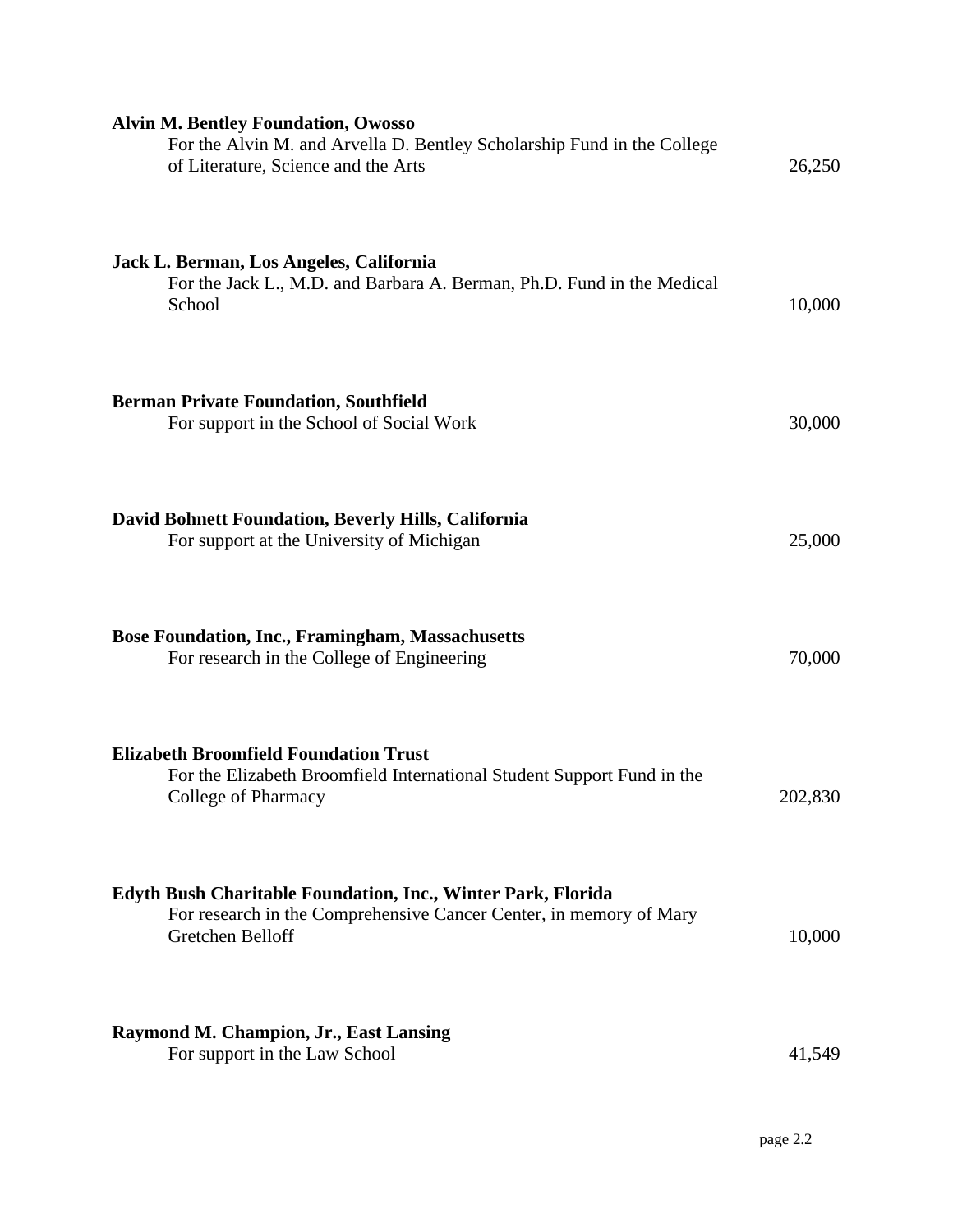| Wai T. Chang, Danville, California<br>6,168 shares of various corporate common stocks and a cash gift; for the<br>T. C. Chang Fund in the College of Engineering                                                                                                                                | 399,991 |
|-------------------------------------------------------------------------------------------------------------------------------------------------------------------------------------------------------------------------------------------------------------------------------------------------|---------|
| Robert A. Chartrand, Sun City, Arizona<br>3,618 shares of MFS common stock and a cash gift; for the Robert A. and<br>June A. Chartrand Charitable Remainer Unitrust, for the ultimate benefit<br>of the Robert and June Chartrand Scholarship Fund in the School of<br>Music, Theatre and Dance | 100,036 |
| <b>Chelsea Milling Company, Chelsea</b><br>For the C. S. Mott Children's and the Von Voigtlander Women's Hospital;<br>and for the Heart of a Champion Research Fund                                                                                                                             | 13,000  |
| Kan K. Chen, San Mateo, California<br>For the Dr. Kan and Lillian Chen Charitable Gift Annuity, for the ultimate<br>benefit of the Institute for Social Research                                                                                                                                | 100,000 |
| <b>Community Foundation for Southeast Michigan, Detroit</b><br>For support at the University of Michigan                                                                                                                                                                                        | 56,000  |
| <b>John O. Cook Estate</b><br>For scholarships in the College of Literature, Science and the Arts                                                                                                                                                                                               | 18,588  |
| <b>Elizabeth A. Crary Trust</b><br>Various mutual funds and common stocks; for the Elizabeth A. Crary<br>Fund in the Comprehensive Cancer Center                                                                                                                                                | 230,162 |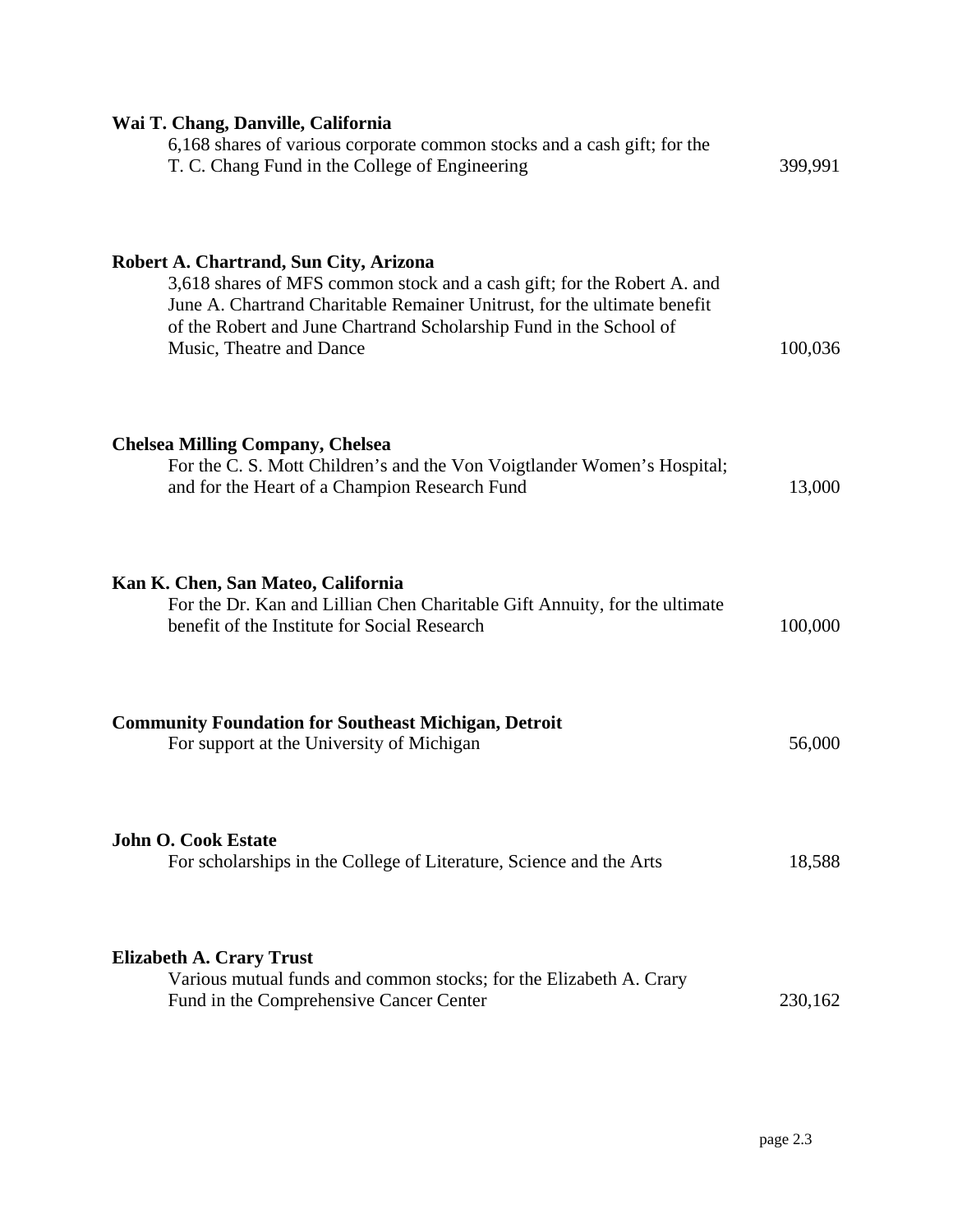| <b>Sonali A. Dass Revocable Trust</b><br>For the Dass Family Endowed Scholarship Fund in the Medical School                                                           | 25,000 |
|-----------------------------------------------------------------------------------------------------------------------------------------------------------------------|--------|
| Mark D. DeBofsky, Highland Park, Illinois<br>For the Honors Summer Fellows Program in the College of Literature,<br>Science and the Arts                              | 10,000 |
| <b>Judith L. DeVries Trust</b><br>For research in the Medical School                                                                                                  | 20,000 |
| Steven S. Diamond, Bethesda, Maryland<br>For the Edie N. Goldenberg Endowed Directorship Fund and other<br>support in the College of Literature, Science and the Arts | 10,000 |
| <b>Dow Chemical Company Foundation, Midland</b><br>For Employee Matching Gifts                                                                                        | 16,250 |
| Raymond H. Dresser, Jr., Sturgis<br>For the Building Fund in the Law School                                                                                           | 20,000 |
| <b>Camille and Henry Dreyfus Foundation, Inc., New York, New York</b><br>For research in the College of Literature, Science and the Arts                              | 75,000 |
| <b>Fovette E. Dush Trust</b><br>For the Fovette E. Dush Early Career Professorship in the Neurology in<br>the Medical School                                          | 52,626 |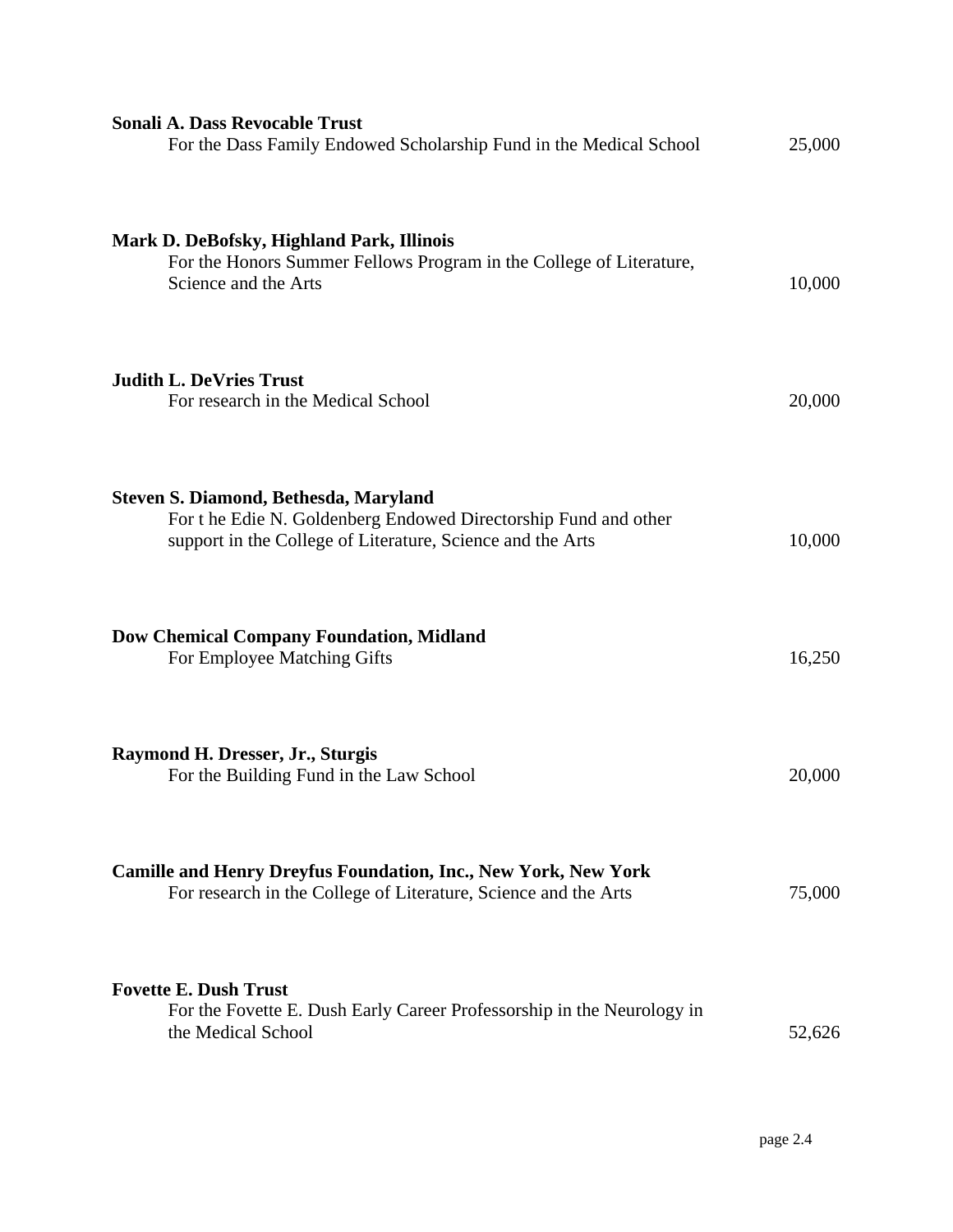| Ellison Medical Foundation, Redwood City, California<br>For research in the Medical School                                                                                                | 100,000 |
|-------------------------------------------------------------------------------------------------------------------------------------------------------------------------------------------|---------|
| <b>John R. English Trust</b><br>For support in the School of Dentistry                                                                                                                    | 25,000  |
| Gary J. Faerber, Ann Arbor<br>For the Basketball Facility Fund in the Department of Athletics; and for<br>the Reed Nesbit Professorship in Urology in the Medical School                  | 10,100  |
| <b>Ford Foundation, New York, New York</b><br>For support at the University of Michigan                                                                                                   | 39,000  |
| <b>Maxine and Stuart Frankel Foundation, Bloomfield Hills</b><br>For the DSA/UM Partnership Program in the School of Education; and for<br>the Building Project Fund in the Museum of Art | 725,000 |
| <b>Samuel and Jean Frankel Jewish Heritage Foundation, Troy</b><br>For the Israeli Fellowship in Radiation Oncology in the Medical School                                                 | 25,000  |
| <b>Lucile Freeman Trust</b><br>For support in the College of Literature, Science and the Arts, in memory<br>of Harry L. Freeman                                                           | 10,000  |
| <b>Fremont Group Foundation, San Francisco, California</b><br>For the Raab Family Scholarship Fund in the School of Music, Theatre<br>and Dance                                           | 10,000  |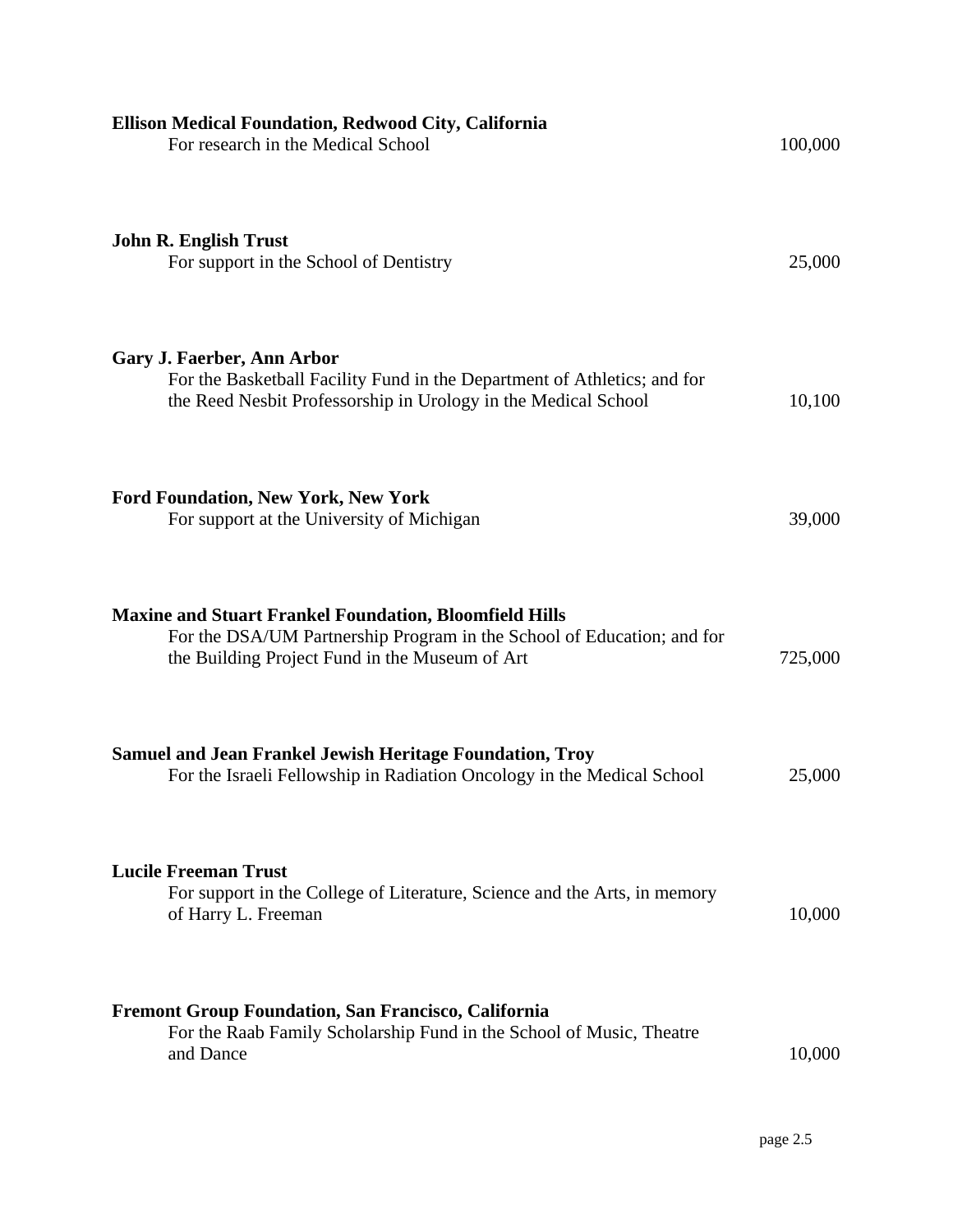| <b>Friendship Fund, Boston, Massachusetts</b><br>For the Crane Family Endowed Fellowship Fund in the School of Public<br>Health                                                                                                                                                                 | 17,000             |
|-------------------------------------------------------------------------------------------------------------------------------------------------------------------------------------------------------------------------------------------------------------------------------------------------|--------------------|
| <b>Bill and Melinda Gates Foundation, Seattle, Washington</b><br>For research in the School of Education, the Institute for Social Research<br>and the Medical School                                                                                                                           | 972,725            |
| <b>GE Foundation, Fairfield, Connecticut</b><br>For Employee Matching Gifts                                                                                                                                                                                                                     | 13,935             |
| <b>J. Paul Getty Trust</b><br>For support at the University of Michigan                                                                                                                                                                                                                         | 12,000             |
| <b>Gary R. Glotzhober, Bloomfield Hills</b><br>For the Melvin Rubenfire Professorship in Preventive Cardiology in the<br><b>Medical School</b>                                                                                                                                                  | 17,500             |
| Google, Inc., Mountain View, California<br>For research in the College of Engineering                                                                                                                                                                                                           | 71,669             |
| <b>Gorlin DeMattia Foundation, Northville</b><br>For the Building Fund and other support in the Law School                                                                                                                                                                                      | 46,500             |
| <b>Howard J. Gourwitz, Bloomfield Hills</b><br>For the Rebecca Anne Gourwitz Drum Major Scholarship, the Kevin L.<br>Sedatole Marching Band Scholarship, the 1998 Centennial MMB<br>Scholarship and for the John Wilkins Marching Band Scholarship in the<br>School of Music, Theatre and Dance | 11,500<br>page 2.6 |
|                                                                                                                                                                                                                                                                                                 |                    |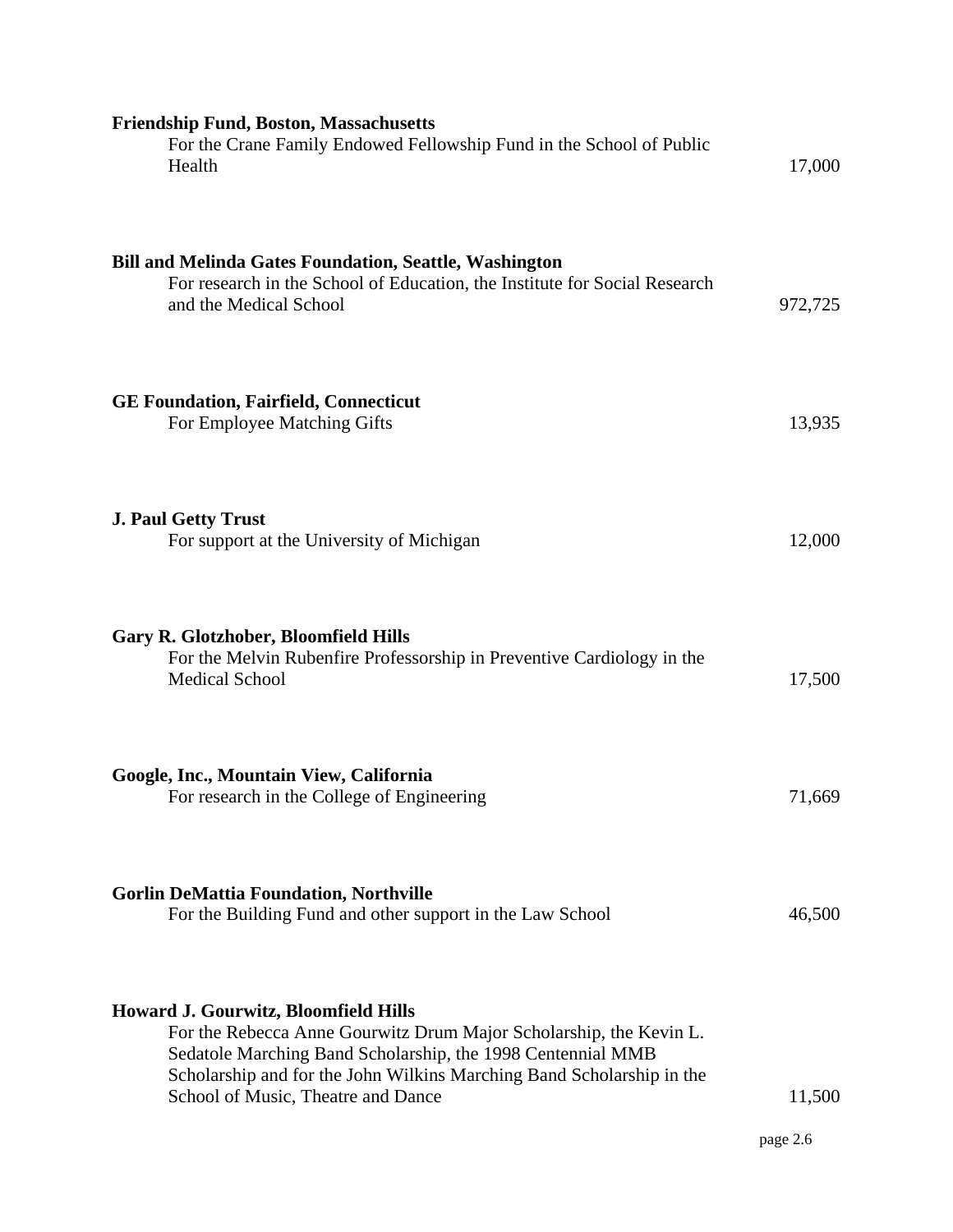| <b>Kamal Gupta, Brownstone</b><br>For support in the Medical School                                                                                                                                          | 10,000 |
|--------------------------------------------------------------------------------------------------------------------------------------------------------------------------------------------------------------|--------|
| <b>Health Alliance Plan, Detroit</b><br>For the C. S. Mott Children's and Von Voigtlander Women's Hospital                                                                                                   | 15,000 |
| Health Network America, Inc., Minnetonka, Minnesota<br>For support in the School of Public Health                                                                                                            | 10,000 |
| Micael Heber Mateus, Goiania Goias, Brazil<br>For the Mateus Ataxia Research Fund in the Medical School                                                                                                      | 37,500 |
| John T. Heitmann, Tucson, Arizona<br>For the John T. Heitmann Continuing Education Scholarship Fund at the<br>University of Michigan-Flint                                                                   | 10,000 |
| Leona M. and Harry B. Helmsley Charitable Trust<br>For research in the Medical School                                                                                                                        | 43,120 |
| Jean M. Holland, Birmingham<br>For the Frederick Richard Holland, M.D. Endowed Scholarship Fund, and<br>for the Dean's Endowed Scholarship Fund in the Medical School, in<br>memory of Florence Woolliscroft | 15,500 |
| <b>John B. Huntington, Battle Creek</b><br>For the Patricia Dodge Huntington Nursing Scholarship Fund in the<br><b>School of Nursing</b>                                                                     | 12,500 |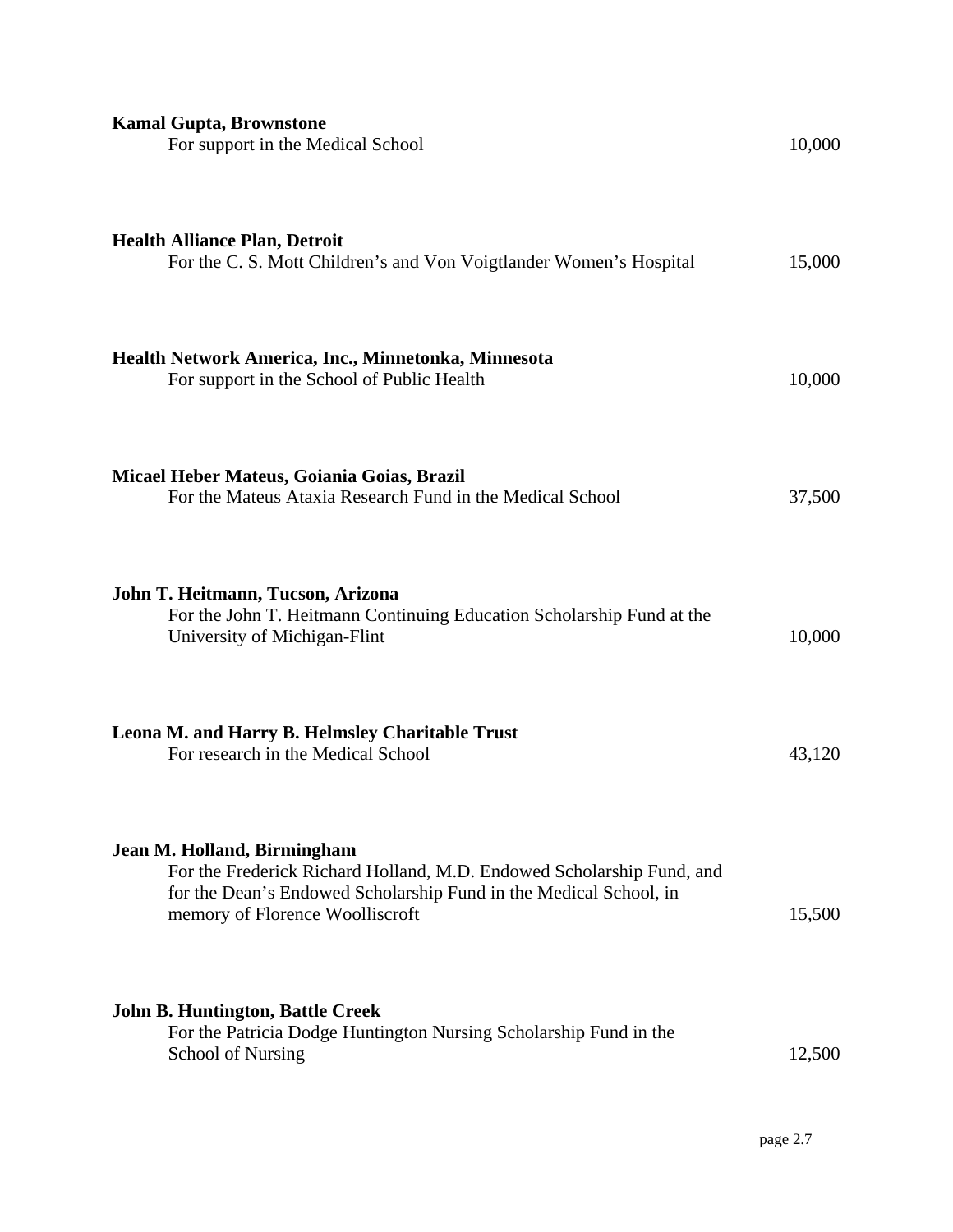| <b>Inland Industrial Services Group, LLC, Deerpark, Texas</b><br>For the Wyly Hall/Executive Residence Renovation Fund in the Stephen<br>M. Ross School of Business | 10,000    |
|---------------------------------------------------------------------------------------------------------------------------------------------------------------------|-----------|
| <b>Innovative BioTherapies, Inc., Ann Arbor</b><br>For support of bio-artificial kidney research in the Medical School                                              | 10,000    |
| Conrad A. Istock, Ithaca, New York<br>For the Istock Family Scholarship Fund in the College of Literature,<br>Science and the Arts                                  | 10,000    |
| Seth E. Jacobson, Winnetka, Illinois<br>For the Building Fund and other support in the Law School                                                                   | 27,500    |
| <b>Robert Wood Johnson Foundation, Princeton, New Jersey</b><br>For research and other support in the School of Nursing and the School of<br><b>Public Health</b>   | 1,211,181 |
| <b>Wayne D. Jones, Belleville</b><br>For the C. S. Mott Children's and Von Voigtlander Women's Hospital                                                             | 250,000   |
| <b>Robert P. Kelch, South Haven</b><br>For the C. S. Mott Children's and the Von Voigtlander Women's Hospital                                                       | 10,000    |
| W. K. Kellogg Foundation, Battle Creek<br>For research and other support in the Institute for Social Research; and for<br>Employee Matching Gifts and WUOM          | 26,539    |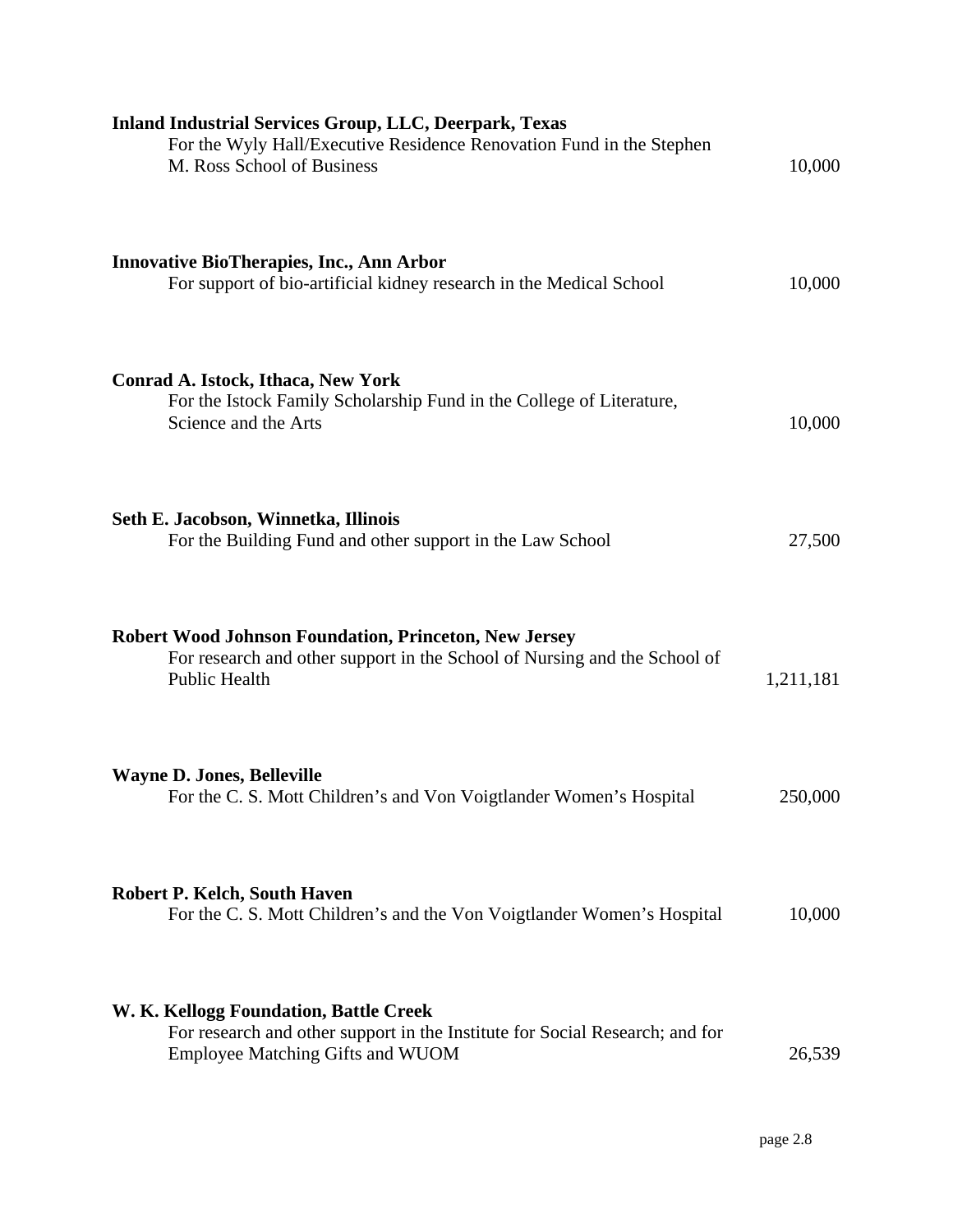| <b>Paul Kenney, Grosse Pointe Woods</b><br>For research in the Comprehensive Cancer Center                                                                                                                                                                                      | 15,000              |
|---------------------------------------------------------------------------------------------------------------------------------------------------------------------------------------------------------------------------------------------------------------------------------|---------------------|
| Raili Kerppola, Ann Arbor<br>For research in the Comprehensive Cancer Center                                                                                                                                                                                                    | 12,000              |
| <b>Kresge Foundation, Troy</b><br>For research in the School of Natural Resources and Environment and the<br>School of Public Health                                                                                                                                            | 469,172             |
| Ronni S. Lacroute, McMinnville, Oregon<br>For the Ronni S. Lacroute Global Travel Fund in the College of Literature,<br>Science and the Arts                                                                                                                                    | 10,000              |
| Leukemia and Lymphoma Society, White Plains, New York<br>For research in the Medical School                                                                                                                                                                                     | 50,000              |
| Leventhal Family Charitable Foundation, Chappaqua, New York<br>For support in the Stephen M. Ross School of Business                                                                                                                                                            | 100,000             |
| <b>Carlos S. Lopez, Schoolcraft</b><br>For the Rosa Casco Solano-Lopez Professorship Fund in the Medical<br>School                                                                                                                                                              | 500,000             |
| <b>Robert W. Marans, Ann Arbor</b><br>3,404 shares of various corporate common stocks and a cash gift; for the<br>Robert W. and Judith Marans Charitable Gift Annuity, for the ultimate<br>benefit of the Marans Family Fellowship Fund in the Institute for Social<br>Research | 150,000<br>page 2.9 |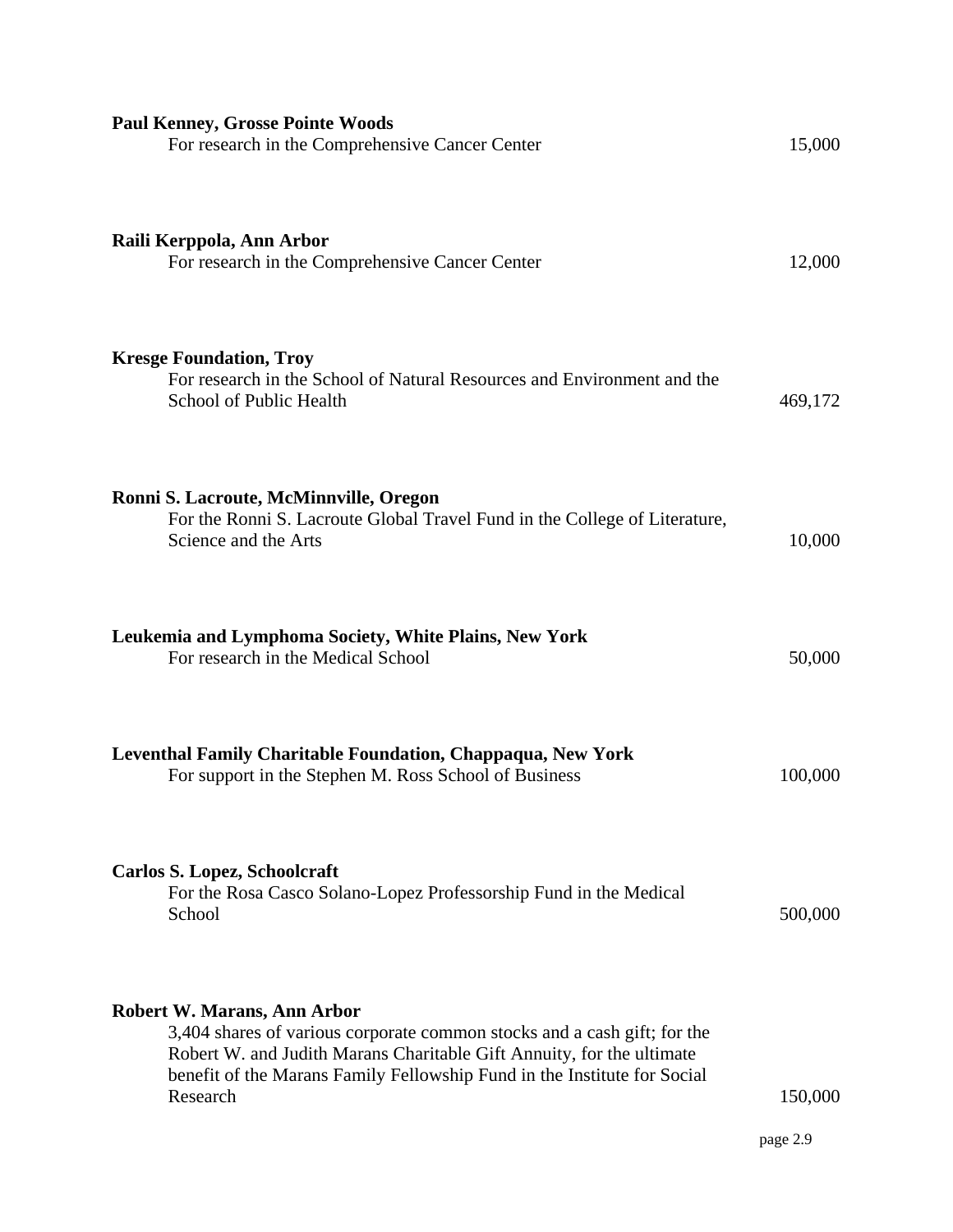| <b>March of Dimes Foundation, White Plains, New York</b><br>For research in the College of Pharmacy                                                                                                             | 37,500  |
|-----------------------------------------------------------------------------------------------------------------------------------------------------------------------------------------------------------------|---------|
| William C. Marcoux, London, England<br>For the Building Fund in the Law School                                                                                                                                  | 20,000  |
| <b>Natalie Matovinovic, Ann Arbor</b><br>For the Natalie Matovinovic Charitable Gift Annuity, for the ultimate<br>benefit of the Josip Matovinovic Endowed Clinical Medical Fellowship in<br>the Medical School | 250,000 |
| <b>Jeffrey A. Mayer, New York, New York</b><br>For the Mayer Family Scholarship Fund                                                                                                                            | 60,000  |
| <b>MBIA Foundation, Inc., Armonk, New York</b><br>For Employee Matching Gifts                                                                                                                                   | 10,000  |
| <b>Robert R. McCormick Foundation, Chicago, Illinois</b><br>For Employee Matching Gifts                                                                                                                         | 10,000  |
| <b>Joseph F. McCrindle Foundation, New York, New York</b><br>For the Henfield Prize Endowment Fund in the College of Literature,<br>Science and the Arts                                                        | 300,000 |
| <b>Andrew W. Mellon Foundation, New York, New York</b><br>For support in the College of Literature, Science and the Arts                                                                                        | 42,667  |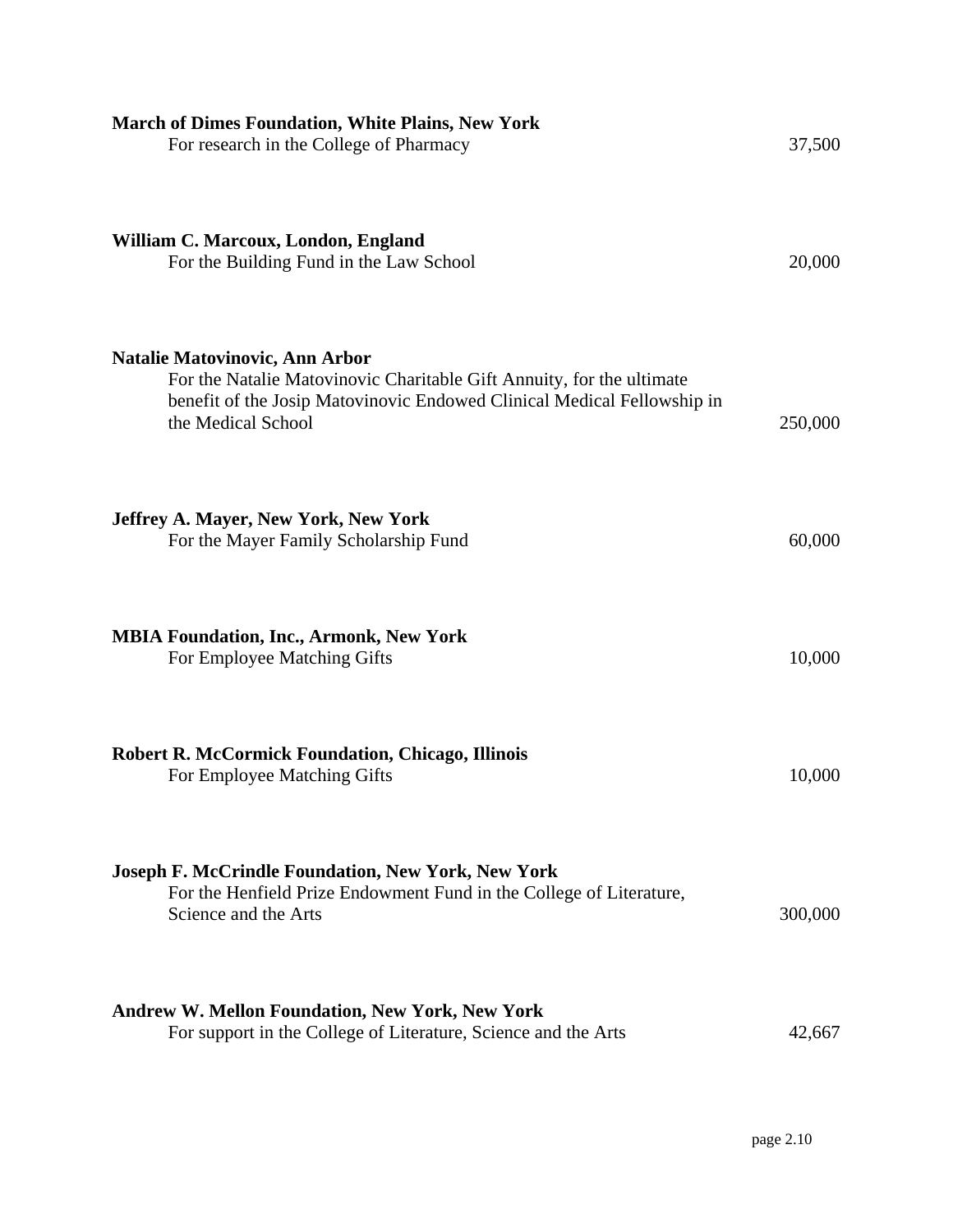| Ann R. Meredith, Ann Arbor<br>For the University Musical Society                                                                                                       | 16,000              |
|------------------------------------------------------------------------------------------------------------------------------------------------------------------------|---------------------|
| <b>MGM Grand Detroit, Detroit</b><br>For support in the Department of Athletics                                                                                        | 33,320              |
| Michelin North America, Inc., Greenville, South Carolina<br>For support in the Transportation Research Institute                                                       | 30,000              |
| <b>Missouri Foundation for Health, St. Louis, Missouri</b><br>For support in the School of Public Health                                                               | 123,598             |
| Gordon and Betty Moore Foundation, Palo Alto, California<br>For the Bulkley Water Prize and other support in the School of Natural<br><b>Resources and Environment</b> | 260,000             |
| <b>Charles Stewart Mott Foundation, Flint</b><br>For support at the University of Michigan-Flint                                                                       | 135,000             |
| <b>Muscular Dystrophy Association, Inc., Tucson, Arizona</b><br>For support in the Medical School                                                                      | 14,000              |
| <b>National Construction Enterprises, Inc., Pontiac</b><br>For support in the Department of Athletics                                                                  | 44,200              |
| <b>National Hemophilia Foundation, New York, New York</b><br>For support in the Life Sciences Institute                                                                | 10,500<br>page 2.11 |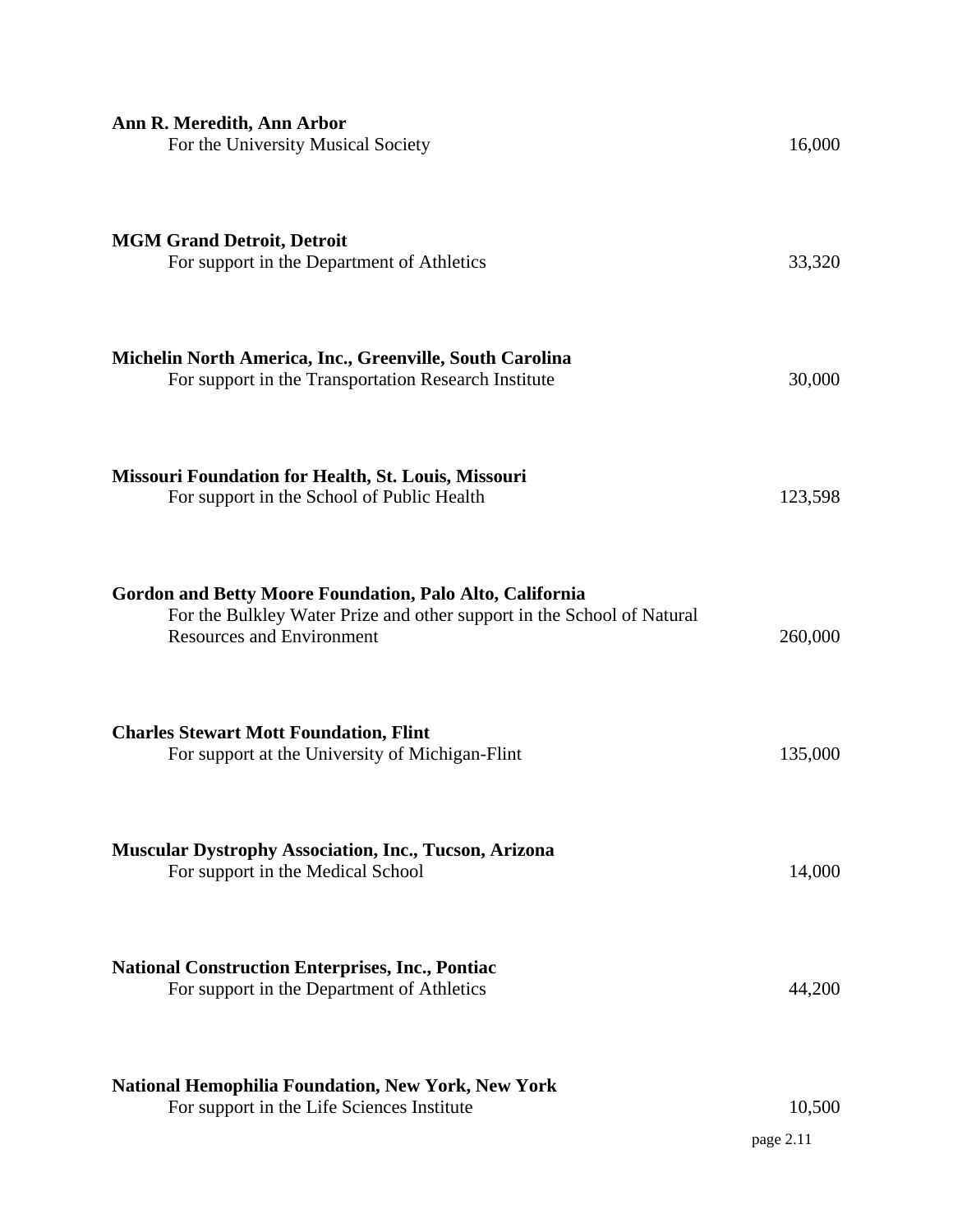| Robert E. Nederlander, New York, New York<br>For neurology research in the Medical School                                                                                                                          | 50,000  |
|--------------------------------------------------------------------------------------------------------------------------------------------------------------------------------------------------------------------|---------|
| <b>Northwestern Mutual Life Foundation, Milwaukee, Wisconsin</b><br>For support in the College of Engineering, and for the James and Kathy<br>Hackett Endowment Fund in the Gerald R. Ford School of Public Policy | 10,050  |
| <b>Timothy T. Nostrant, Saline</b><br>For the Timothy Nostrant, M.D. Professorship in Gastroenterology in the<br><b>Medical School</b>                                                                             | 15,000  |
| <b>Elizabeth B. Oneal Trust</b><br>504 shares of PepsiCo, Inc., common stock; for the Robert M. Oneal<br>Collegiate Professorship Fund in the Medical School                                                       | 25,093  |
| P & G Fund, Cincinnati, Ohio<br>For Employee Matching Gifts                                                                                                                                                        | 35,786  |
| Pavlon & Gifford, Chicago, Illinois<br>For the Building Fund in the Law School                                                                                                                                     | 50,000  |
| Kathleen Picken, Chicago, Illinois<br>For the Emberling's Research in Nubia in the College of Literature,<br>Science and the Arts, in memory of Brone Oglivis                                                      | 10,000  |
| Prostate Cancer Foundation, Santa Monica, California<br>For research in the Medical School                                                                                                                         | 700,000 |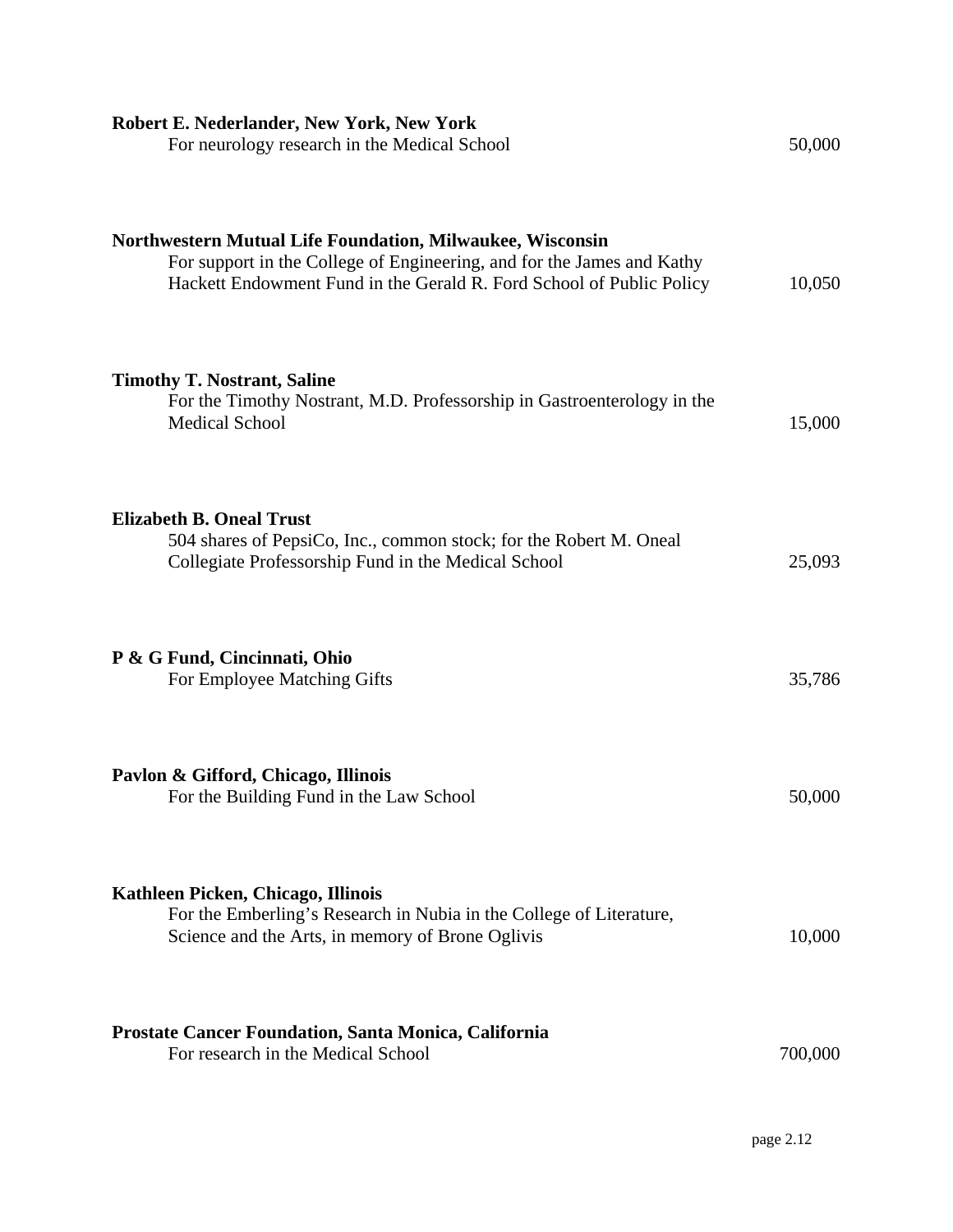| Radiological Society of North America R & E, Chicago, Illinois<br>For research in the Medical School                                                                                                                               | 18,750    |
|------------------------------------------------------------------------------------------------------------------------------------------------------------------------------------------------------------------------------------|-----------|
| <b>Smith Richardson Foundation, Inc., Westport, Connecticut</b><br>For support in the Stephen M. Ross School of Business                                                                                                           | 25,000    |
| Jeanne and Sanford Robertson Fund, San Francisco, California<br>For the Jeanne and Sanford Robertson Scholarship Fund in the School of<br>Music, Theatre and Dance                                                                 | 1,000,000 |
| William S. Ronsaville, Washington, D. C.<br>For the Global Tour Fund in the School of Music, Theatre and Dance                                                                                                                     | 20,000    |
| <b>Russell Sage Foundation, New York, New York</b><br>For support in the Institute for Social Research                                                                                                                             | 48,415    |
| Schmid Fund of the Fidelity Charitable Gift Fund, Cincinnati, Ohio<br>For the Frederick E. Schmid Family Scholarship Fund in the College of<br>Pharmacy                                                                            | 20,000    |
| SeAH-Haiam Art and Sciences Scholarship Foundation, Seoul, South Korea<br>For the Woon-Hyung Lee Foundation Fund in the College of Literature,<br>Science and the Arts                                                             | 10,000    |
| <b>Merton J. Segal, Southfield</b><br>21,000 shares of Meadowbrook Insurance Group, Inc., common stock; for<br>the Merton and Beverly Segal Family Scholarship Fund and other support<br>in the Stephen M. Ross School of Business | 189,525   |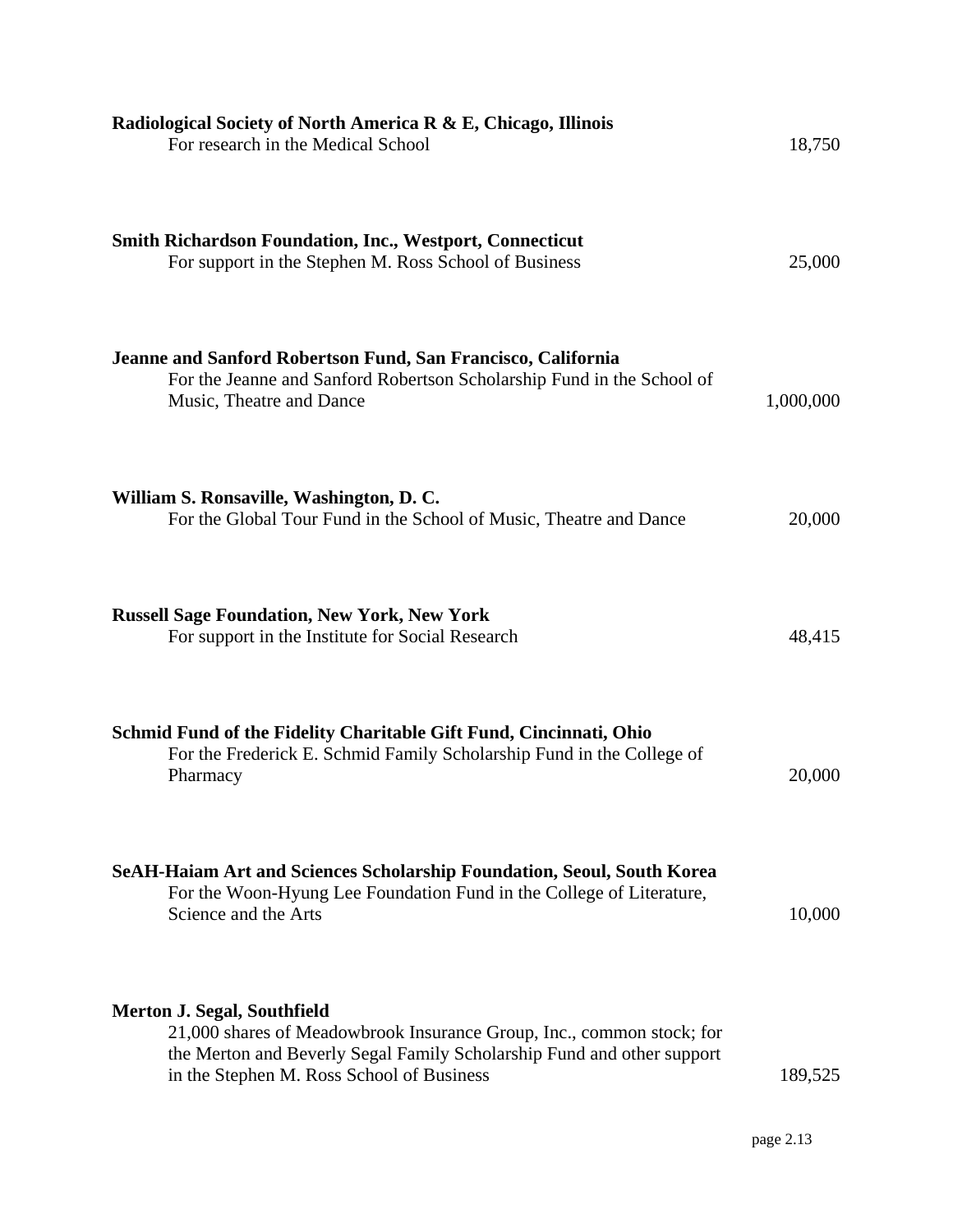| <b>Shell Global Solutions (US), Inc., Houston, Texas</b><br>For support in the College of Engineering                                                                         | 75,000  |
|-------------------------------------------------------------------------------------------------------------------------------------------------------------------------------|---------|
| <b>Alfred P. Sloan Foundation, New York, New York</b><br>For research and other support in the School of Public Health and the<br>College of Literature, Science and the Arts | 71,000  |
| Doris J. Smith, Irvine, California<br>For support in the College of Literature, Science and the Arts                                                                          | 25,000  |
| Society of Naval Architects & Marine Engineers, Jersey City, New Jersey<br>For scholarships in the College of Engineering                                                     | 13,000  |
| Carlos Solano-Lopez Charitable Fund of the Fidelity Charitable Gift Fund,<br>Cincinnati, Ohio; for the Rosa Casco Solano-Lopez Professorship in the<br><b>Medical School</b>  | 705,658 |
| <b>Spencer Foundation, Chicago, Illinois</b><br>For support in the Institute for Social Research                                                                              | 27,500  |
| Irving Stenn, Jr., Chicago, Illinois<br>For the Irving Stenn, Jr. Scholarship Fund in the Law School                                                                          | 10,000  |
| <b>Waldo D. Sturm, Pigeon</b><br>For the Sturm Family Endowment Fund in the College of Literature,<br>Science and the Arts                                                    | 50,000  |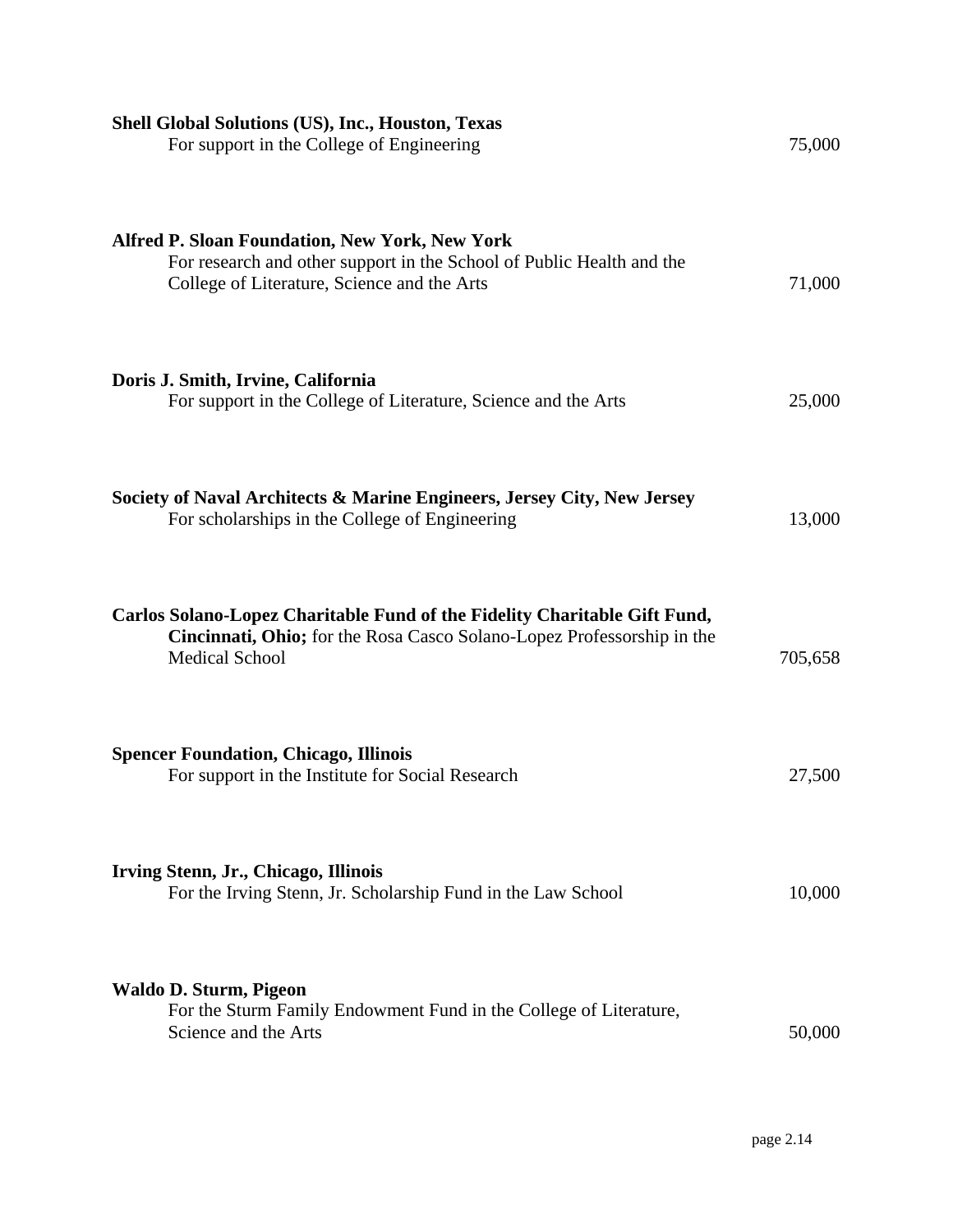| Karen and Tom Terry Fund of the JPMorgan Charitable Giving Fund,<br>Jenkintown, Pennsylvania; for the Curtis E. Huntington Honorary Fund<br>in the College of Literature, Science and the Arts | 50,000  |
|------------------------------------------------------------------------------------------------------------------------------------------------------------------------------------------------|---------|
| <b>Blanche Thebom Trust</b><br>For the Blanche Thebom Opera Scholarship Fund in the School of Music,<br>Theatre and Dance                                                                      | 300,000 |
| Toyota Technical Center, U.S.A., Inc., Ann Arbor<br>For research in the College of Engineering                                                                                                 | 65,000  |
| Ranvir K. Trehan, McLean, Virginia<br>For the Richard C. Wilson Faculty Scholar Award Fund in the College of<br>Engineering                                                                    | 100,000 |
| UCB Research, Inc., Smyrna, Georgia<br>For support in the School of Public Health                                                                                                              | 10,000  |
| <b>Bob Ufer Quarterback Club, Ann Arbor</b><br>For the Bob Ufer Endowed Football Scholarship Fund in the Department<br>of Athletics                                                            | 12,000  |
| University of Michigan Club of Washington, D. C., Washington, D. C.<br>For the DC Club – Make a Difference Fund                                                                                | 70,000  |
| Martha A. Waltemade Charitable Remainder Unitrust, West Chicago,<br><b>Illinois;</b> for the Martha Coburn Waltemade Endowed Scholarship Fund in<br>the School of Education                    | 75,000  |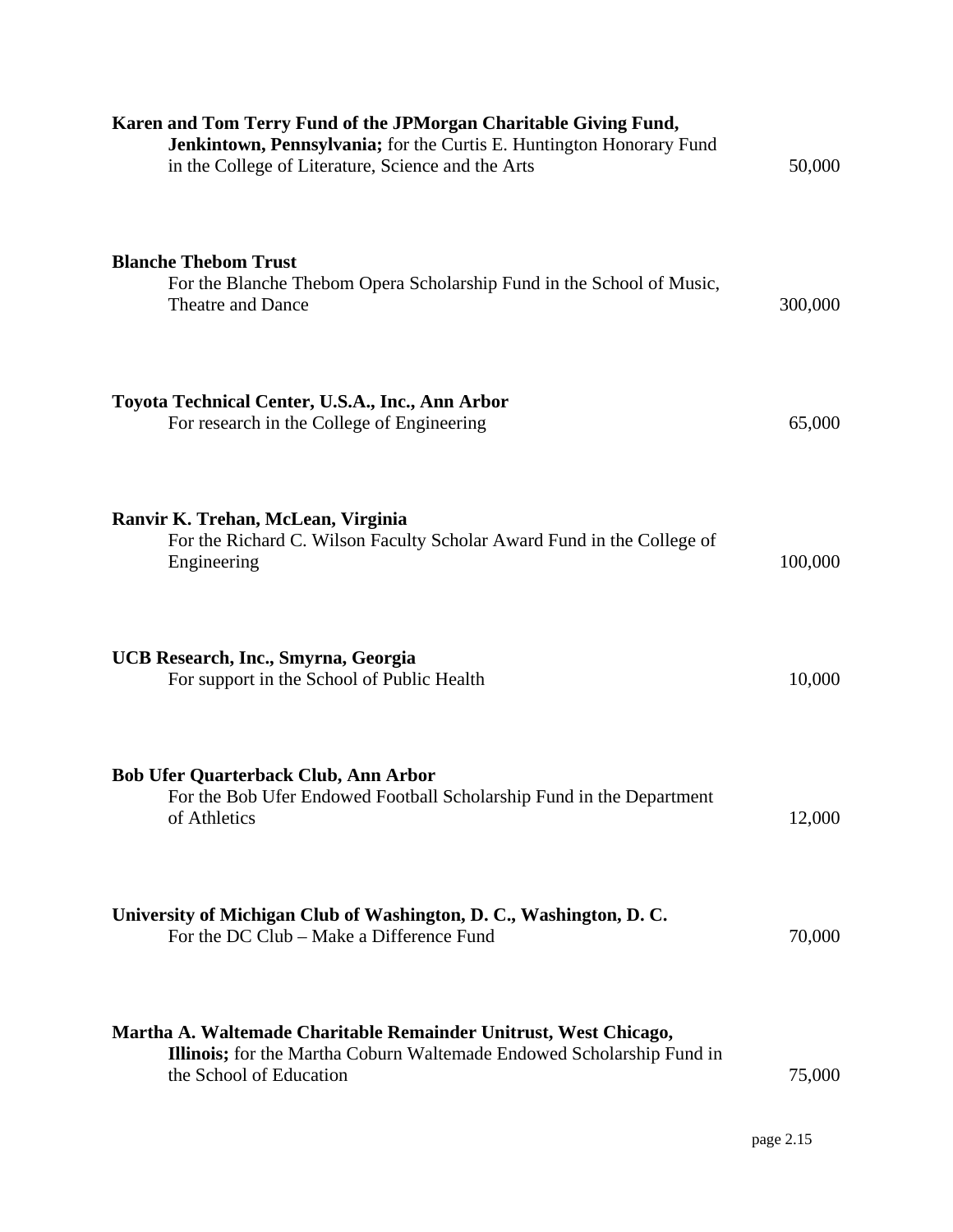| <b>Whitehall Foundation, Palm Beach, Florida</b><br>For research in the Life Sciences Institute                                          | 75,000 |
|------------------------------------------------------------------------------------------------------------------------------------------|--------|
| Pamela and Mark Wiedenbeck Charitable Foundation, Cincinnati, Ohio<br>For the Martha Cook Building Fund                                  | 10,000 |
| <b>Xerox Foundation, Stamford, Connecticut</b><br>For research in the College of Engineering                                             | 20,000 |
| Yahoo!, Inc., Sunnyvale, California<br>For scholarships and other support in the College of Engineering and the<br>School of Information | 20,000 |
| <b>John M. Youngpeter Estate</b><br>For the exhibit support in the Museum of Natural History                                             | 14,029 |
| <b>Stanley R. Zax, Woodland Hills, California</b><br>For support in the Law School                                                       | 50,000 |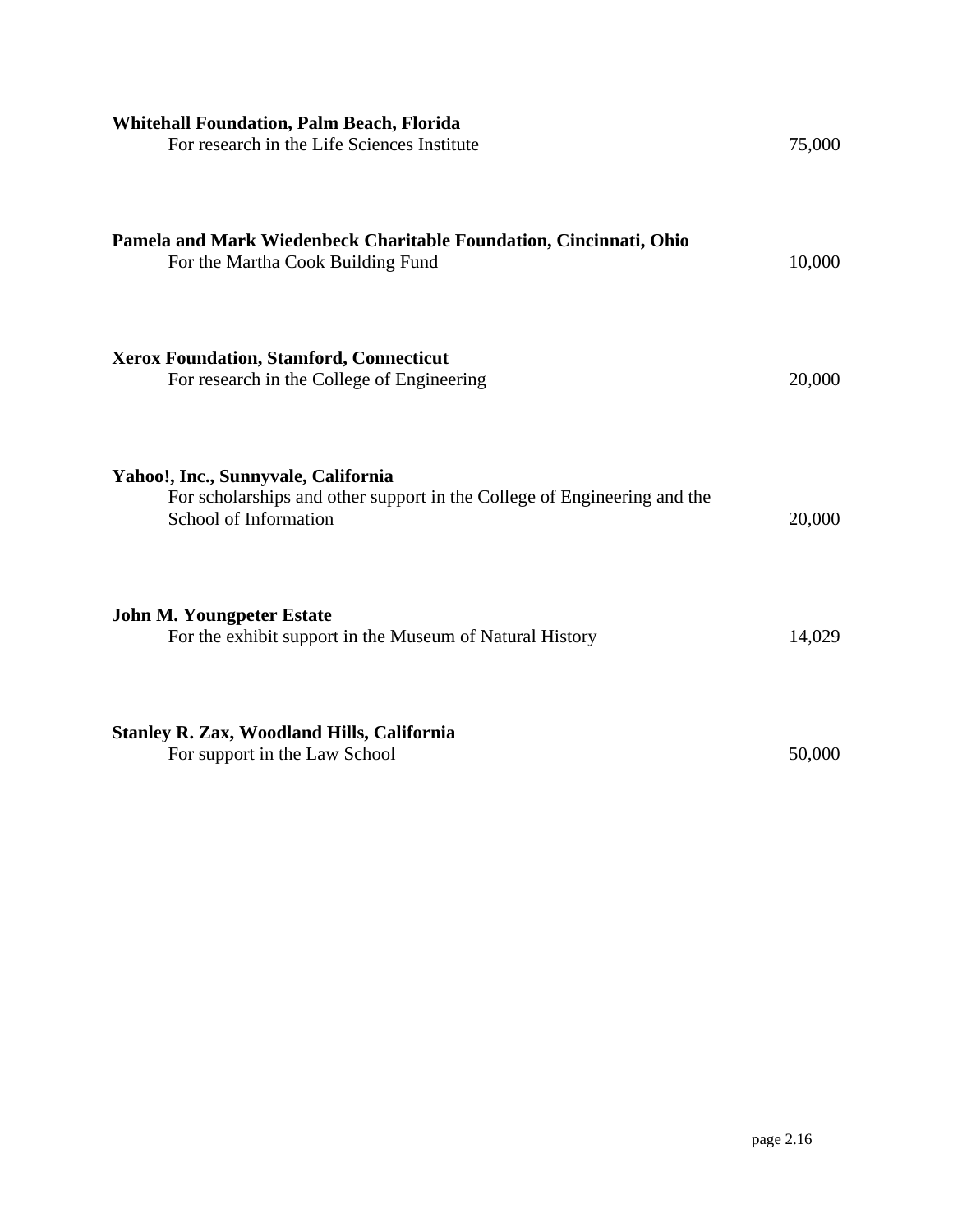**Additional gifts ranging from \$5,000 to \$9,999 were received from the following donors:** 

**Michael Allemang Charitable Gift Fund of the Fidelity Charitable Gift Fund, Boston, Massachusetts American Express Company, New York, New York Ann Arbor Area Community Foundation, Ann Arbor Anonymous Donor Emil Arca, Cos Cob, Connecticut Avery Dennison, Mentor, Ohio Robert E. Baer, Farmington Hills Elaine R. Baker, Bloomfield Hills Stephen F. Barthelmess, Brussels, Belgium Susan K. Bass, Pepper Pike, Ohio Lawrence D. Bell, Riverside, Illinois Boeing Company, Chicago, Illinois Bright Automotive, Inc., Anderson, Indiana Robert A. Charpie Foundation, Weston, Massachusetts President Mary Sue Coleman and Dr. Kenneth Coleman, Ann Arbor Con-Way Trans Services, Inc., Portland, Oregon Conference on Jewish Material Claims Against Germany, Inc., New York, New York Thomas L. Dalrymple Estate Dow Corning Corporation, Midland Edward, C. Dudley, Deerfield, Illinois Earhart Foundation, Ann Arbor Eaton Charitable Fund, Cleveland, Ohio James D. Emerson, Fresno, California Executive Women's Golf Association, Novi Ford Motor Company, Dearborn Foren Family Foundation, Warren Enid H. Galler, Ann Arbor Global Technology Connection, Inc., Atlanta, Georgia Suzanne D. Goodrich, Ann Arbor Eugene and Emily Grant Family Foundation, New York, New York Daniel A. Greenberg, Farmington Hills Robert S. Grossman, Ardmore, Pennsylvania Hemophilia of Georgia, Inc., Atlanta, Georgia Hewitt Associates, LLC, Lincolnshire, Illinois Holmes Survivors Trust James A. Homon, Powell, Ohio J & H Oil Company, Wyoming Johnson & Johnson Family of Companies, Skillman, New Jersey Steven A. Kampfer, Palm Beach Gardens, Florida Beverly Kapustiak, Homer Glen, Illinois Adam S. Kasha, Ann Arbor**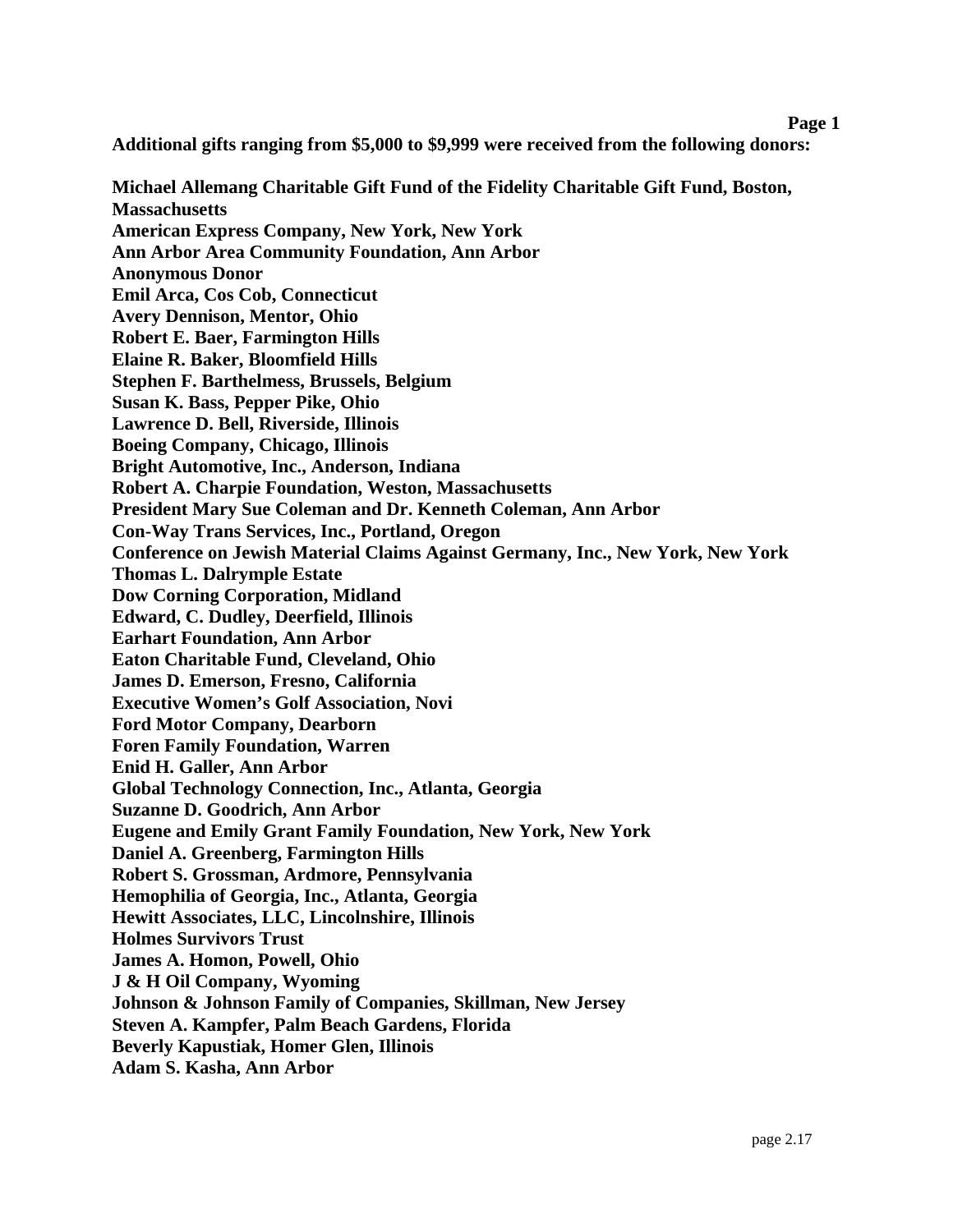**Michael C. Keller, Dublin, Ohio Kathleen Knox, Davison, North Carolina Daniel E. Laytin, Chicago, Illinois Carolyn M. Lineback, Bowling Green, Ohio Bradford L. Livingston, Chicago, Illinois Luitpold Pharmaceuticals, Inc., Shirley, New York Ormond A. MacDougald, Ann Arbor Andrew Marcus, Chicago, Illinois Mayo Foundation, Rochester, Minnesota Donald R. Maxwell, Ann Arbor McKeen Foundation Trust Mesirow Financial, Chicago, Illinois Michigan Rowing Association, Ann Arbor Norman F. Miller Gynecologic Society, Ann Arbor Mosaic Foundation of R. & P. Heydon, Ann Arbor Harlan J. Mulder Trust Michael B. Murray, Darien, Connecticut NEC Laboratories America, Inc., Princeton, New Jersey Omenn-Darling Family Advised Fund at the Seattle Foundation, Seattle, Washington Douglas K. Ousterhout, San Francisco, California Owens & Minor, Richmond, Virginia Panasonic Automotive Systems Company of America, Peachtree City, Georgia Susan T. Parkinson Foundation, Hailey, Idaho Pollard Family Investments, LLC, New York, New York Real Bless International LTD, Taipei, Taiwan Bernard E. Reisman, Palm Beach, Florida Retirement Income Solutions, Inc., Ann Arbor Kenneth A. Samet, Bethesda, Maryland Sarah W. Newman Foundation, St. Petersburg, Florida Walter E. Schafer, Chico, California Steven J. Silverman, Boston, Massachusetts SKF USA, Inc., Plymouth Lloyd H. Straffon, Ann Arbor Alicia Torres, Ann Arbor University of Michigan Club of Toledo, Temperance Stephen E. Upton Charitable Lead Annuity Trust Patricia A. Warner, Ann Arbor R. Jamison Williams, Jr., Bloomfield Hills**